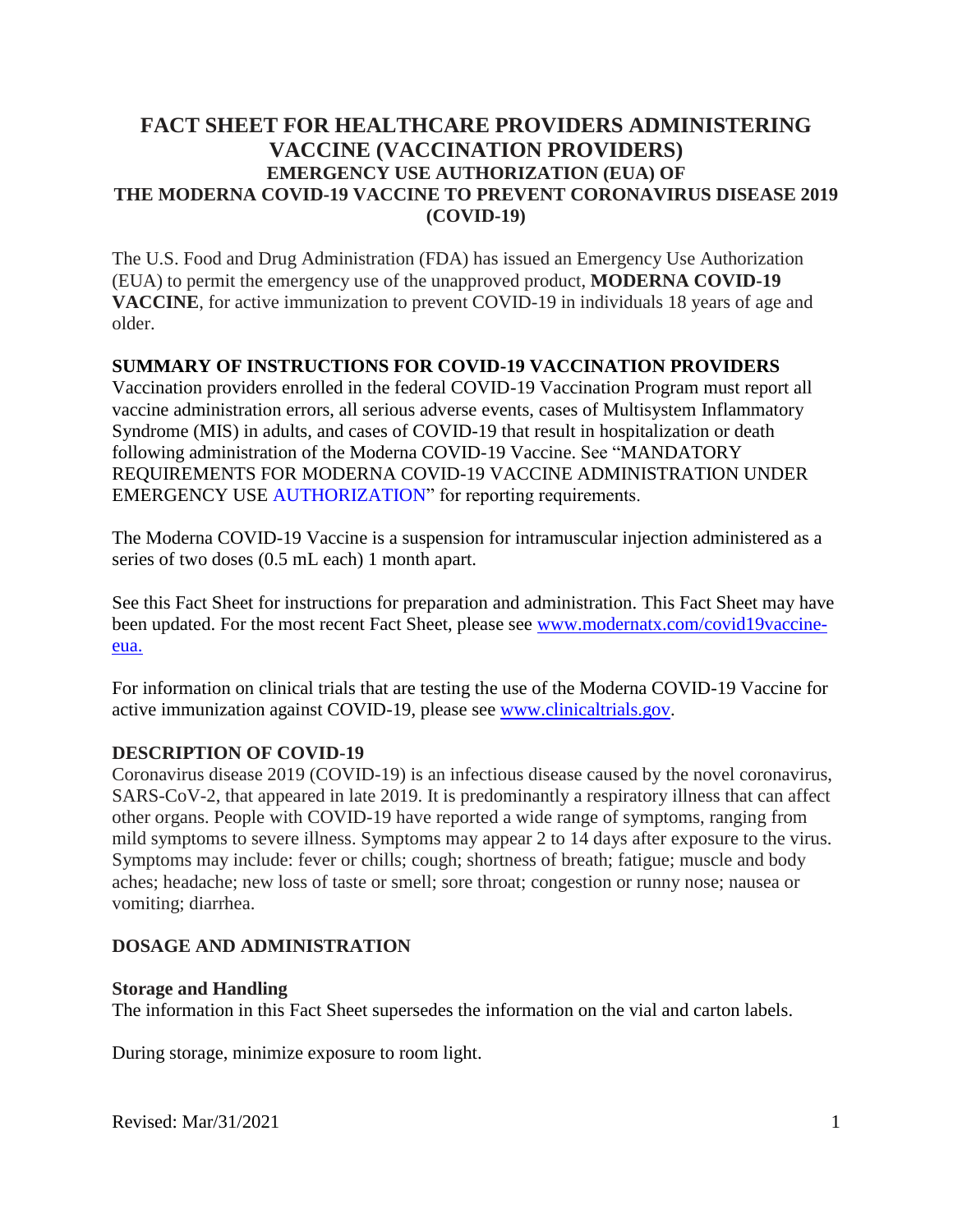The Moderna COVID-19 Vaccine multiple-dose vials are stored frozen between -50º to -15ºC (-58º to 5ºF). Store in the original carton to protect from light.

Do not store on dry ice or below -50°C (-58°F). Use of dry ice may subject vials to temperatures colder than  $-50^{\circ}$ C ( $-58^{\circ}$ F).

Vials may be stored refrigerated between 2° to 8°C (36° to 46°F) for up to 30 days prior to first use.

Vials may be stored between 8° to 25°C (46° to 77°F) for a total of 24 hours.

After the first dose has been withdrawn, the vial should be held between  $2^{\circ}$  to  $25^{\circ}$ C (36 $^{\circ}$  to 77°F). Vials should be discarded 12 hours after the first puncture.

Thawed vials can be handled in room light conditions.

Do not refreeze once thawed.

## Transportation of Thawed Vials at 2° to 8°C (35° to 46°F)

If transport at -50 $^{\circ}$  to -15 $^{\circ}$ C (-58 $^{\circ}$  to 5 $^{\circ}$ F) is not feasible, available data support transportation of one or more thawed vials for up to 12 hours at  $2^{\circ}$  to  $8^{\circ}$ C (35° to 46°F) when shipped using shipping containers which have been qualified to maintain  $2^{\circ}$  to  $8^{\circ}$ C (35° to 46°F) and under routine road and air transport conditions with shaking and vibration minimized. Once thawed and transported at  $2^{\circ}$  to  $8^{\circ}C$  (35° to 46°F), vials should not be refrozen and should be stored at  $2^{\circ}$  to 8°C (35° to 46°F) until use.

## **Dosing and Schedule**

The Moderna COVID-19 Vaccine is administered intramuscularly as a series of two doses (0.5 mL each) 1 month apart.

There are no data available on the interchangeability of the Moderna COVID-19 Vaccine with other COVID-19 vaccines to complete the vaccination series. Individuals who have received one dose of the Moderna COVID-19 Vaccine should receive a second dose of the Moderna COVID-19 Vaccine to complete the vaccination series.

## **Dose Preparation**

- The Moderna COVID-19 Vaccine multiple-dose vials contain a frozen suspension that does not contain a preservative and must be thawed prior to administration.
- Remove the required number of vial(s) from storage and thaw each vial before use following the instructions below.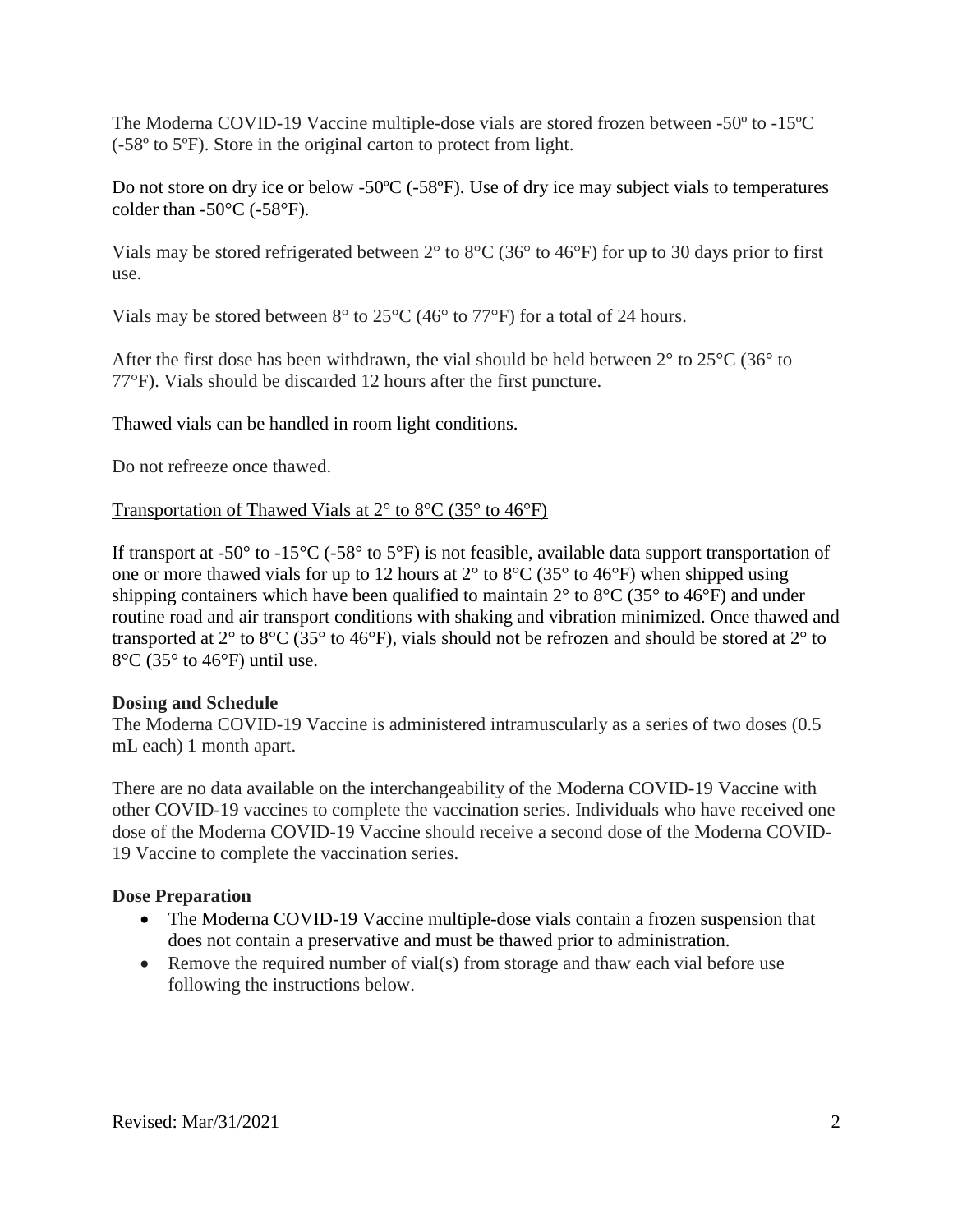| Vial                                          | Thaw in Refrigerator                              | <b>Thaw at Room Temperature</b> |
|-----------------------------------------------|---------------------------------------------------|---------------------------------|
|                                               |                                                   |                                 |
| <b>Maximum</b>                                | Thaw in refrigerated conditions                   | Alternatively, thaw at room     |
| 11-Dose Vial                                  | between $2^{\circ}$ to $8^{\circ}$ C for 2 hours  | temperature between 15° to      |
| (range: 10-11)                                | and 30 minutes. Let each vial                     | $25^{\circ}$ C for 1 hour.      |
| doses)                                        | stand at room temperature for 15                  |                                 |
|                                               | minutes before administering.                     |                                 |
| <b>Maximum</b>                                | Thaw in refrigerated conditions                   | Alternatively, thaw at room     |
| <b>15-Dose Vial</b>                           | between $2^{\circ}$ to $8^{\circ}$ C for 3 hours. | temperature between 15° to      |
| Let each vial stand at room<br>(range: 13-15) |                                                   | 25°C for 1 hour and 30          |
| doses)                                        | temperature for 15 minutes                        | minutes.                        |
|                                               | before administering.                             |                                 |

- After thawing, do not refreeze.
- Swirl vial gently after thawing and between each withdrawal. **Do not shake.** Do not dilute the vaccine.
- The Moderna COVID-19 Vaccine is a white to off-white suspension. It may contain white or translucent product-related particulates. Visually inspect the Moderna COVID-19 Vaccine vials for other particulate matter and/or discoloration prior to administration. If either of these conditions exists, the vaccine should not be administered.
- The Moderna COVID-19 Vaccine is supplied in two multiple-dose vial presentations:
	- o A multiple-dose vial containing a maximum of 11 doses: range 10-11 doses (0.5 mL each).
	- $\circ$  A multiple-dose vial containing a maximum of 15 doses: range 13-15 doses (0.5) mL each).
- Depending on the syringes and needles used for each dose, there may not be sufficient volume to extract more than 10 doses from the maximum of 11 doses vial or more than 13 doses from the maximum of 15 doses vial. Irrespective of the type of syringe and needle:
	- o Each dose must contain 0.5 mL of vaccine.
	- o If the amount of vaccine remaining in the vial cannot provide a full dose of 0.5 mL, discard the vial and contents. Do not pool excess vaccine from multiple vials.
	- o Pierce the stopper at a different site each time.
- After the first dose has been withdrawn, the vial should be held between  $2^{\circ}$  to  $25^{\circ}C$  (36° to 77°F). Record the date and time of first use on the Moderna COVID-19 Vaccine vial label. Discard vial after 12 hours. Do not refreeze.

# **Administration**

Visually inspect each dose of the Moderna COVID-19 Vaccine in the dosing syringe prior to administration. The white to off-white suspension may contain white or translucent productrelated particulates. During the visual inspection,

- verify the final dosing volume of 0.5 mL.
- confirm there are no other particulates and that no discoloration is observed.
- do not administer if vaccine is discolored or contains other particulate matter.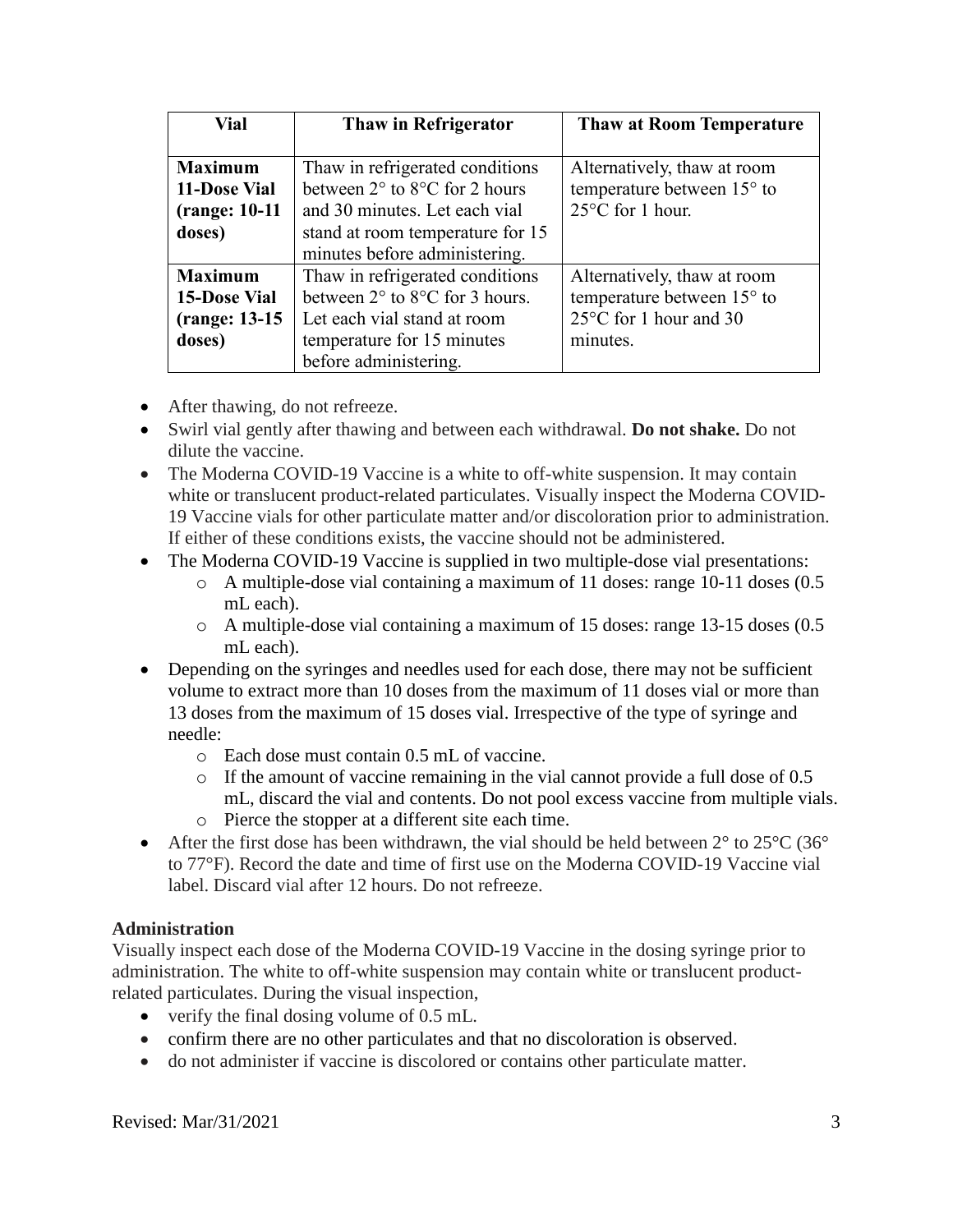Administer the Moderna COVID-19 Vaccine intramuscularly.

# **CONTRAINDICATION**

Do not administer the Moderna COVID-19 Vaccine to individuals with a known history of a severe allergic reaction (e.g., anaphylaxis) to any component of the Moderna COVID-19 Vaccine *(see Full EUA Prescribing Information)*.

# **WARNINGS**

Appropriate medical treatment to manage immediate allergic reactions must be immediately available in the event an acute anaphylactic reaction occurs following administration of the Moderna COVID-19 Vaccine.

Monitor Moderna COVID-19 Vaccine recipients for the occurrence of immediate adverse reactions according to the Centers for Disease Control and Prevention guidelines (https://www.cdc.gov/vaccines/covid-19/clinical-considerations/managing-anaphylaxis.html).

Immunocompromised persons, including individuals receiving immunosuppressant therapy, may have a diminished immune response to the Moderna COVID-19 Vaccine.

The Moderna COVID-19 Vaccine may not protect all vaccine recipients.

# **ADVERSE REACTIONS**

Adverse reactions reported in a clinical trial following administration of the Moderna COVID-19 Vaccine include pain at the injection site, fatigue, headache, myalgia, arthralgia, chills, nausea/vomiting, axillary swelling/tenderness, fever, swelling at the injection site, and erythema at the injection site. *(See Full EUA Prescribing Information)*

Severe allergic reactions, including anaphylaxis, have been reported following administration of the Moderna COVID-19 Vaccine during mass vaccination outside of clinical trials.

Additional adverse reactions, some of which may be serious, may become apparent with more widespread use of the Moderna COVID-19 Vaccine.

# **USE WITH OTHER VACCINES**

There is no information on the co-administration of the Moderna COVID-19 Vaccine with other vaccines.

# **INFORMATION TO PROVIDE TO VACCINE RECIPIENTS/CAREGIVERS**

As the vaccination provider, you must communicate to the recipient or their caregiver, information consistent with the "Fact Sheet for Recipients and Caregivers" (and provide a copy or direct the individual to the website www.modernatx.com/covid19vaccine-eua to obtain the Fact Sheet) prior to the individual receiving each dose of the Moderna COVID-19 Vaccine, including:

- FDA has authorized the emergency use of the Moderna COVID-19 Vaccine, which is not an FDA-approved vaccine.
- The recipient or their caregiver has the option to accept or refuse the Moderna COVID-19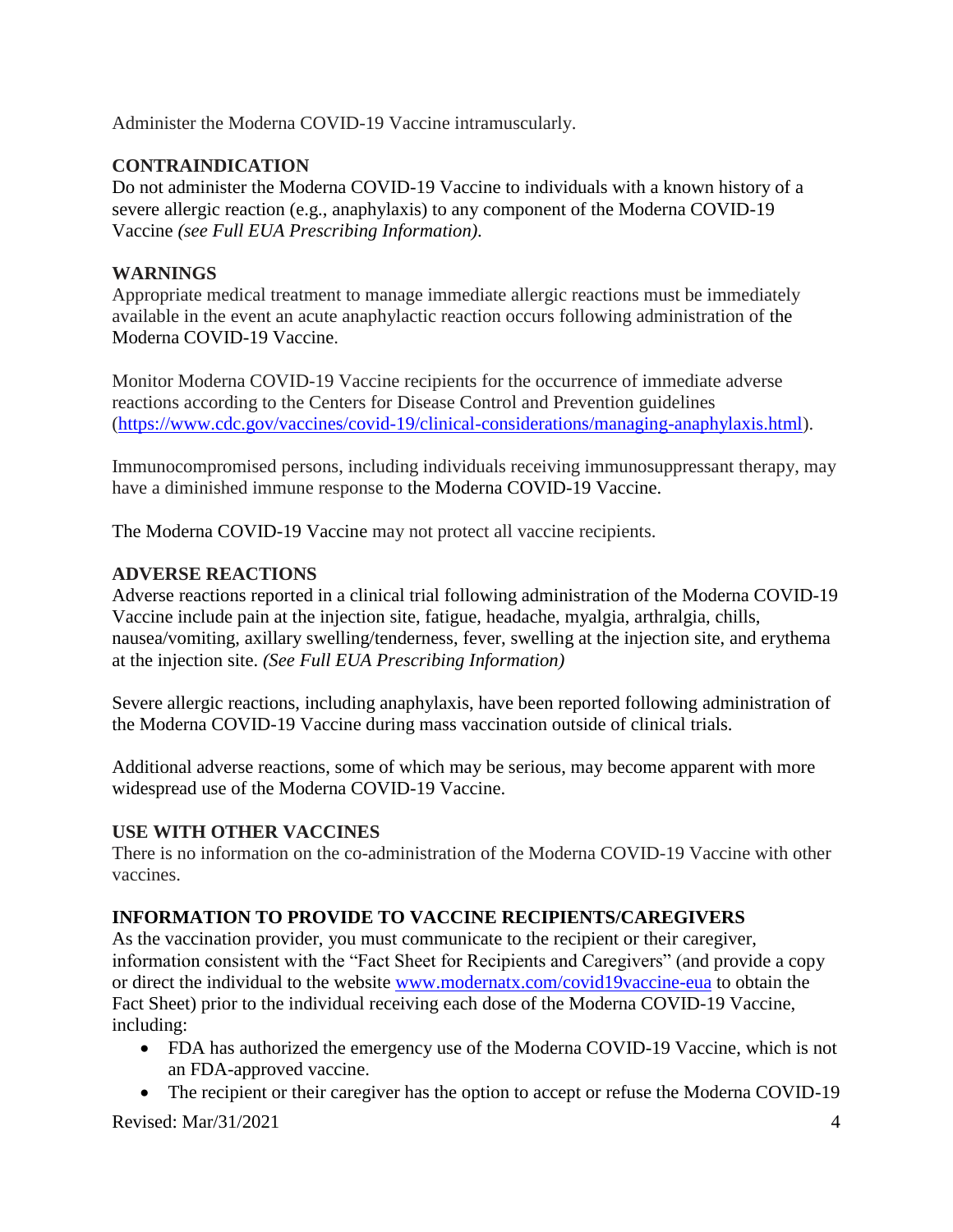Vaccine.

- The significant known and potential risks and benefits of the Moderna COVID-19 Vaccine, and the extent to which such risks and benefits are unknown.
- Information about available alternative vaccines and the risks and benefits of those alternatives

<span id="page-4-0"></span>For information on clinical trials that are evaluating the use of the Moderna COVID-19 Vaccine to prevent COVID-19, please see www.clinicaltrials.gov.

Provide a vaccination card to the recipient or their caregiver with the date when the recipient needs to return for the second dose of Moderna COVID-19 Vaccine.

Provide the **v-safe** information sheet to vaccine recipients/caregivers and encourage vaccine recipients to participate in **v-safe**. **V-safe** is a new voluntary smartphone-based tool that uses text messaging and web surveys to check in with people who have been vaccinated to identify potential side effects after COVID-19 vaccination. **V-safe** asks questions that help CDC monitor the safety of COVID-19 vaccines. **V-safe** also provides second-dose reminders if needed and live telephone follow-up by CDC if participants report a significant health impact following COVID-19 vaccination. For more information, visit: www.cdc.gov/vsafe.

## **MANDATORY REQUIREMENTS FOR MODERNA COVID-19 VACCINE ADMINISTRATION UNDER EMERGENCY USE AUTHORIZATION**

In order to mitigate the risks of using this unapproved product under EUA and to optimize the potential benefit of the Moderna COVID-19 Vaccine, the following items are required. Use of unapproved Moderna COVID-19 Vaccine for active immunization to prevent COVID-19 under this EUA is limited to the following (all requirements **must** be met):

- 1. The Moderna COVID-19 Vaccine is authorized for use in individuals 18 years of age and older.
- 2. The vaccination provider must communicate to the individual receiving the Moderna COVID-19 Vaccine or their caregiver information consistent with the "Fact Sheet for Recipients and Caregivers" prior to the individual receiving the Moderna COVID-19 Vaccine.
- 3. The vaccination provider must include vaccination information in the state/local jurisdiction's Immunization Information System (IIS) or other designated system.
- 4. The vaccination provider is responsible for mandatory reporting of the following to the Vaccine Adverse Event Reporting System (VAERS):
	- vaccine administration errors whether or not associated with an adverse event,
	- serious adverse events<sup>\*</sup> (irrespective of attribution to vaccination),
	- cases of Multisystem Inflammatory Syndrome (MIS) in adults, and
	- cases of COVID-19 that result in hospitalization or death.

Revised:  $\text{Mar}/31/2021$  5 Complete and submit reports to VAERS online at https://vaers.hhs.gov/reportevent.html.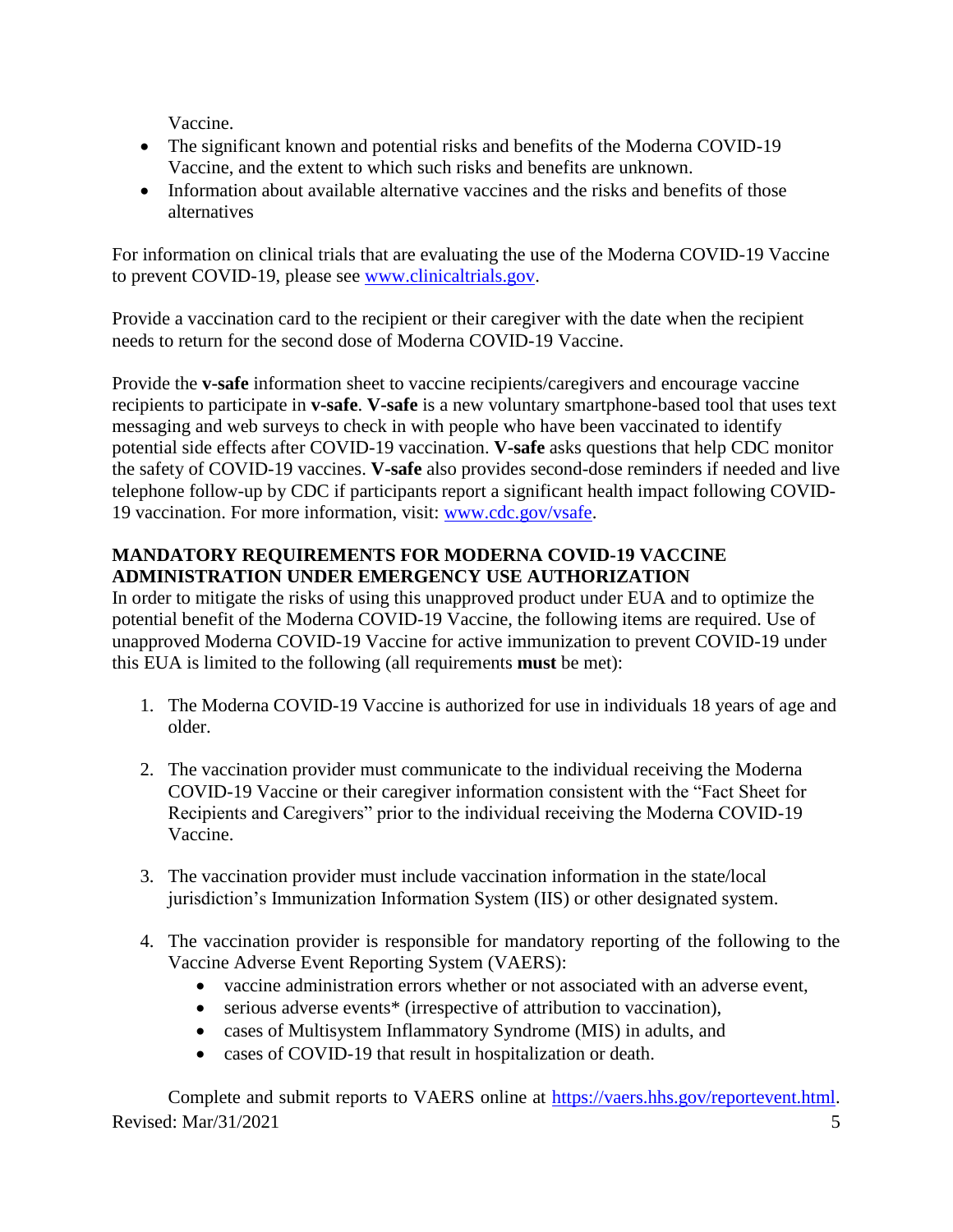For further assistance with reporting to VAERS, call 1-800-822-7967. The reports should include the words "Moderna COVID-19 Vaccine EUA" in the description section of the report.

5. The vaccination provider is responsible for responding to FDA requests for information about vaccine administration errors, adverse events, cases of MIS in adults, and cases of COVID-19 that result in hospitalization or death following administration of the Moderna COVID-19 Vaccine to recipients.

\*Serious adverse events are defined as:

- Death:
- A life-threatening adverse event;
- Inpatient hospitalization or prolongation of existing hospitalization;
- A persistent or significant incapacity or substantial disruption of the ability to conduct normal life functions;
- A congenital anomaly/birth defect;
- An important medical event that based on appropriate medical judgement may jeopardize the individual and may require medical or surgical intervention to prevent one of the outcomes listed above.

## **OTHER ADVERSE EVENT REPORTING TO VAERS AND MODERNATX, INC.**

Vaccination providers may report to VAERS other adverse events that are not required to be reported using the contact information above.

To the extent feasible, report adverse events to ModernaTX, Inc. using the contact information below or by providing a copy of the VAERS form to ModernaTX, Inc.

| <b>Email</b>            | <b>Fax number</b> | <b>Telephone number</b>             |
|-------------------------|-------------------|-------------------------------------|
| ModernaPV@modernatx.com | 1-866-599-1342    | 1-866-MODERNA<br>$(1-866-663-3762)$ |

## **ADDITIONAL INFORMATION**

For general questions, visit the website or call the telephone number provided below.

To access the most recent Moderna COVID-19 Vaccine Fact Sheets, please scan the QR code or visit the website provided below.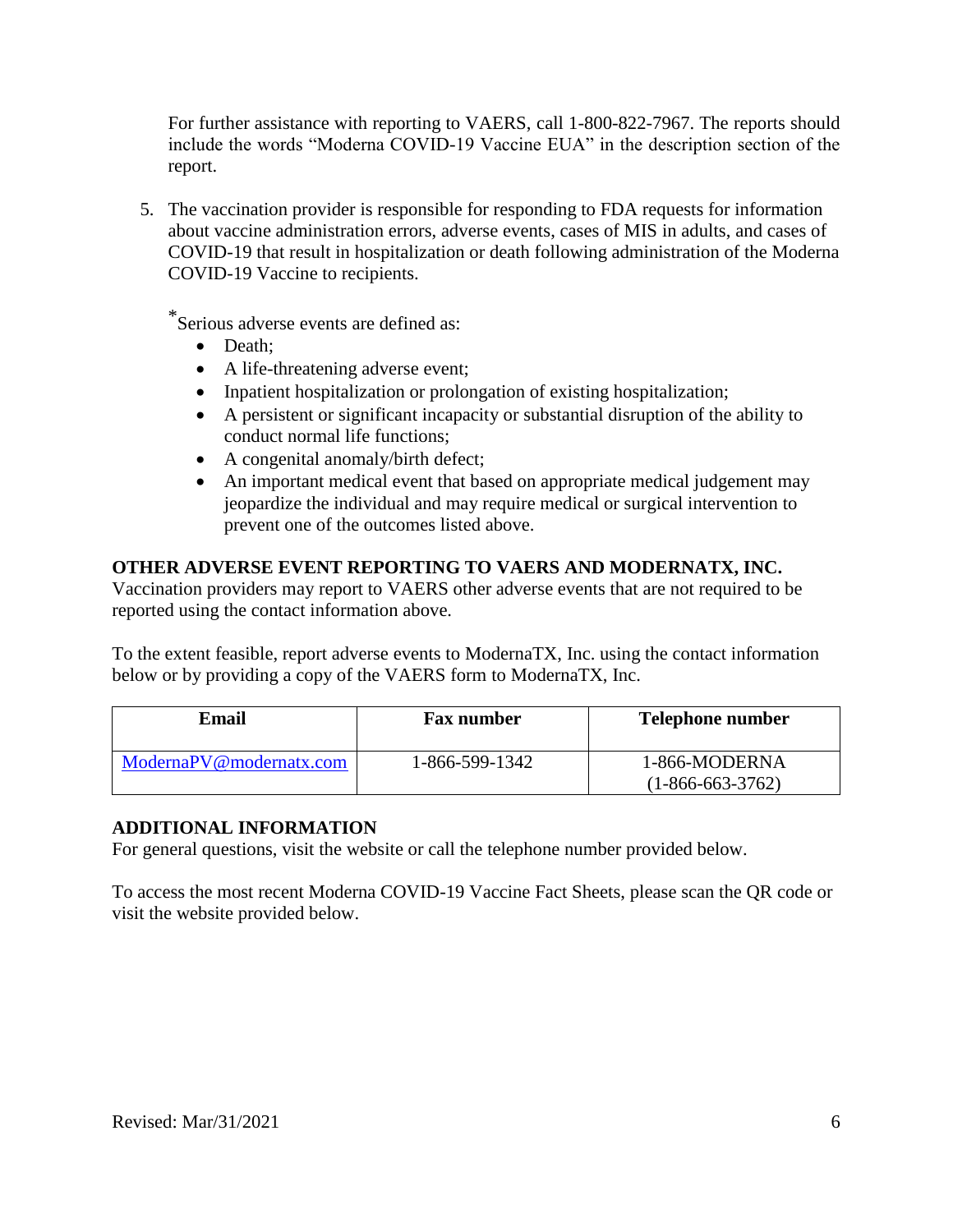| Website                              | <b>Telephone number</b>             |
|--------------------------------------|-------------------------------------|
| www.modernatx.com/covid19vaccine-eua | 1-866-MODERNA<br>$(1-866-663-3762)$ |

# **AVAILABLE ALTERNATIVES**

There is no approved alternative vaccine to prevent COVID-19. There may be clinical trials or availability under EUA of other COVID-19 vaccines.

# **FEDERAL COVID-19 VACCINATION PROGRAM**

This vaccine is being made available for emergency use exclusively through the CDC COVID-19 Vaccination Program (the Vaccination Program). Healthcare providers must enroll as providers in the Vaccination Program and comply with the provider requirements. Vaccination providers may not charge any fee for the vaccine and may not charge the vaccine recipient any out-of-pocket charge for administration. However, vaccination providers may seek appropriate reimbursement from a program or plan that covers COVID-19 vaccine administration fees for the vaccine recipient (private insurance, Medicare, Medicaid, HRSA COVID-19 Uninsured Program for non-insured recipients). For information regarding provider requirements and enrollment in the CDC COVID-19 Vaccination Program, see https://www.cdc.gov/vaccines/covid-19/provider-enrollment.html.

Individuals becoming aware of any potential violations of the CDC COVID-19 Vaccination Program requirements are encouraged to report them to the Office of the Inspector General, U.S. Department of Health and Human Services, at 1-800-HHS-TIPS or TIPS.HHS.GOV.

# **AUTHORITY FOR ISSUANCE OF THE EUA**

The Secretary of the Department of Health and Human Services (HHS) has declared a public health emergency that justifies the emergency use of drugs and biological products during the COVID-19 Pandemic. In response, the FDA has issued an EUA for the unapproved product, Moderna COVID-19 Vaccine, for active immunization to prevent COVID-19 in individuals 18 years of age and older.

FDA issued this EUA, based on ModernaTX, Inc.'s request and submitted data.

Although limited scientific information is available, based on the totality of the scientific evidence available to date, it is reasonable to believe that the Moderna COVID-19 Vaccine may be effective for the prevention of COVID-19 in individuals as specified in the *Full EUA Prescribing Information*.

This EUA for the Moderna COVID-19 Vaccine will end when the Secretary of HHS determines that the circumstances justifying the EUA no longer exist or when there is a change in the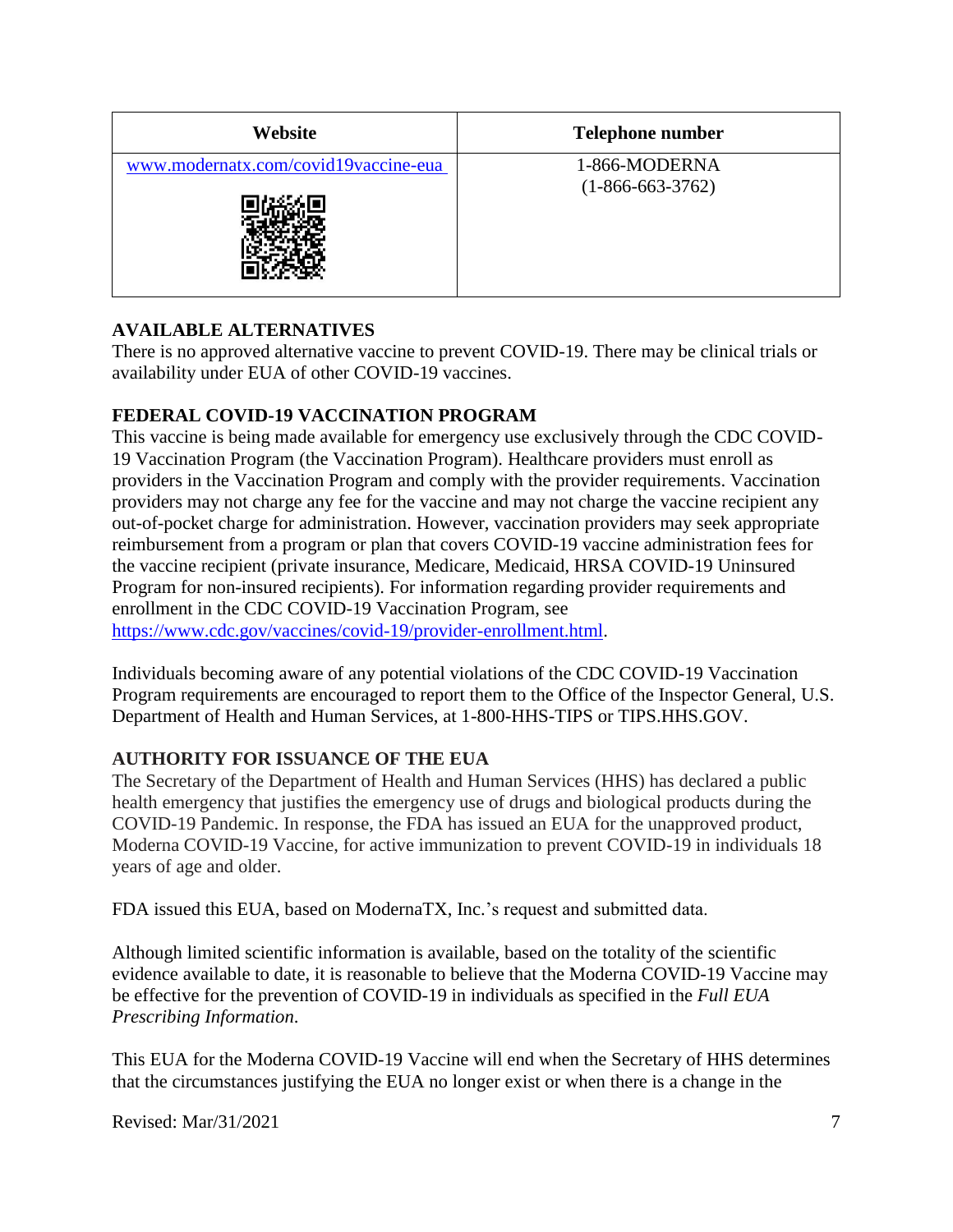approval status of the product such that an EUA is no longer needed.

For additional information about Emergency Use Authorization, visit FDA at: https://www.fda.gov/emergency-preparedness-and-response/mcm-legal-regulatory-and-policyframework/emergency-use-authorization.

## **COUNTERMEASURES INJURY COMPENSATION PROGRAM**

The Countermeasures Injury Compensation Program (CICP) is a federal program that has been created to help pay for related costs of medical care and other specific expenses to compensate people injured after use of certain medical countermeasures. Medical countermeasures are specific vaccines, medications, devices, or other items used to prevent, diagnose, or treat the public during a public health emergency or a security threat. For more information about CICP regarding the vaccines to prevent COVID-19, visit http://www.hrsa.gov/cicp, email cicp@hrsa.gov, or call: 1-855-266-2427.

Moderna US, Inc. Cambridge, MA 02139

©2021 ModernaTX, Inc. All rights reserved. Patent(s): www.modernatx.com/patents Revised: Mar/31/2021

## END SHORT VERSION FACT SHEET Long Version (Full EUA Prescribing Information) Begins On Next Page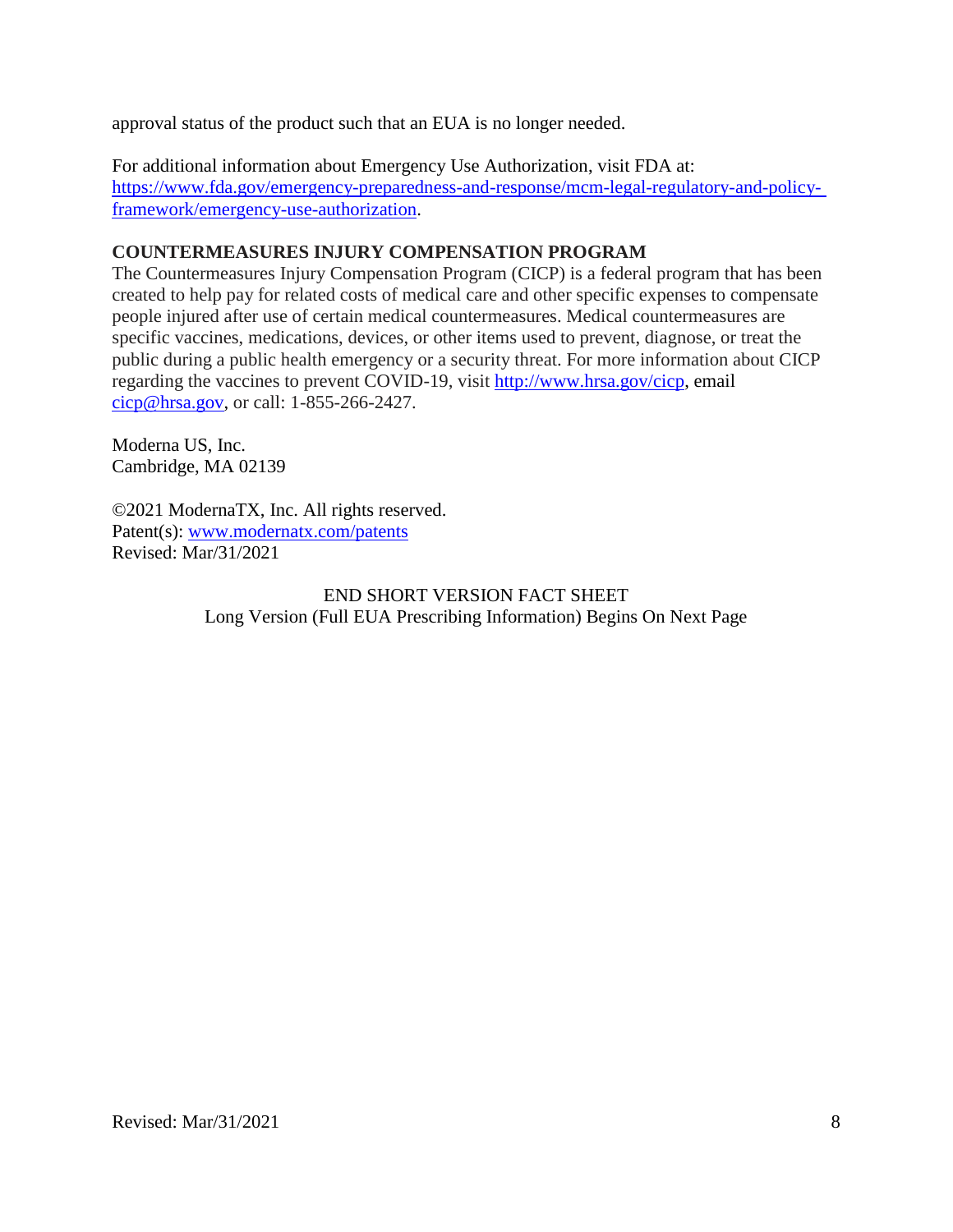### **FULL EMERGENCY USE AUTHORIZATION (EUA) PRESCRIBING INFORMATION**

### **MODERNA COVID-19 VACCINE**

**FULL EUA PRESCRIBING INFORMATION: CONTENTS\* 1 AUTHORIZED USE 2 DOSAGE AND ADMINISTRATION** 2.1 Preparation for Administration 2.2 Administration 2.3 Dosing and Schedule **3 DOSAGE FORMS AND STRENGTHS 4 CONTRAINDICATIONS 5 WARNINGS AND PRECAUTIONS** 5.1 Management of Acute Allergic Reactions 5.2 Altered Immunocompetence 5.3 Limitations of Vaccine [Effectiveness](#page-10-0) **6 OVERALL SAFETY SUMMARY** 6.1 Clinical Trials Experience **8 REQUIREMENTS AND INSTRUCTIONS FOR REPORTING ADVERSE EVENTS AND VACCINE ADMINISTRATION ERRORS**

**10 DRUG INTERACTIONS 11 USE IN SPECIFIC POPULATIONS** 11.1 Pregnancy 11.2 Lactation 11.3 Pediatric Use 11.4 Geriatric Use **13 DESCRIPTION 14 CLINICAL PHARMACOLOGY** 14.1 Mechanism of Action **18 CLINICAL TRIAL RESULTS AND SUPPORTING DATA FOR EUA 19 HOW SUPPLIED/STORAGE AND HANDLING 20 PATIENT COUNSELING INFORMATION 21 CONTACT INFORMATION** \*Sections or subsections omitted from the full prescribing information are not listed

## **FULL EMERGENCY USE AUTHORIZATION (EUA) PRESCRIBING INFORMATION**

\_\_\_\_\_\_\_\_\_\_\_\_\_\_\_\_\_\_\_\_\_\_\_\_\_\_\_\_\_\_\_\_\_\_\_\_\_\_\_\_\_\_\_\_\_\_\_\_\_\_\_\_\_\_\_\_\_\_\_\_\_\_\_\_\_\_\_\_\_\_\_\_\_\_\_\_\_\_

### **1 AUTHORIZED USE**

Moderna COVID-19 Vaccine is authorized for use under an Emergency Use Authorization (EUA) for active immunization to prevent coronavirus disease 2019 (COVID-19) caused by severe acute respiratory syndrome coronavirus 2 (SARS-CoV-2) in individuals 18 years of age and older.

### **2 DOSAGE AND ADMINISTRATION**

For intramuscular injection only.

### **2.1 Preparation for Administration**

- The Moderna COVID-19 Vaccine multiple-dose vials contain a frozen suspension that does not contain a preservative and must be thawed prior to administration.
- Remove the required number of vial(s) from storage and thaw each vial before use following the instructions below.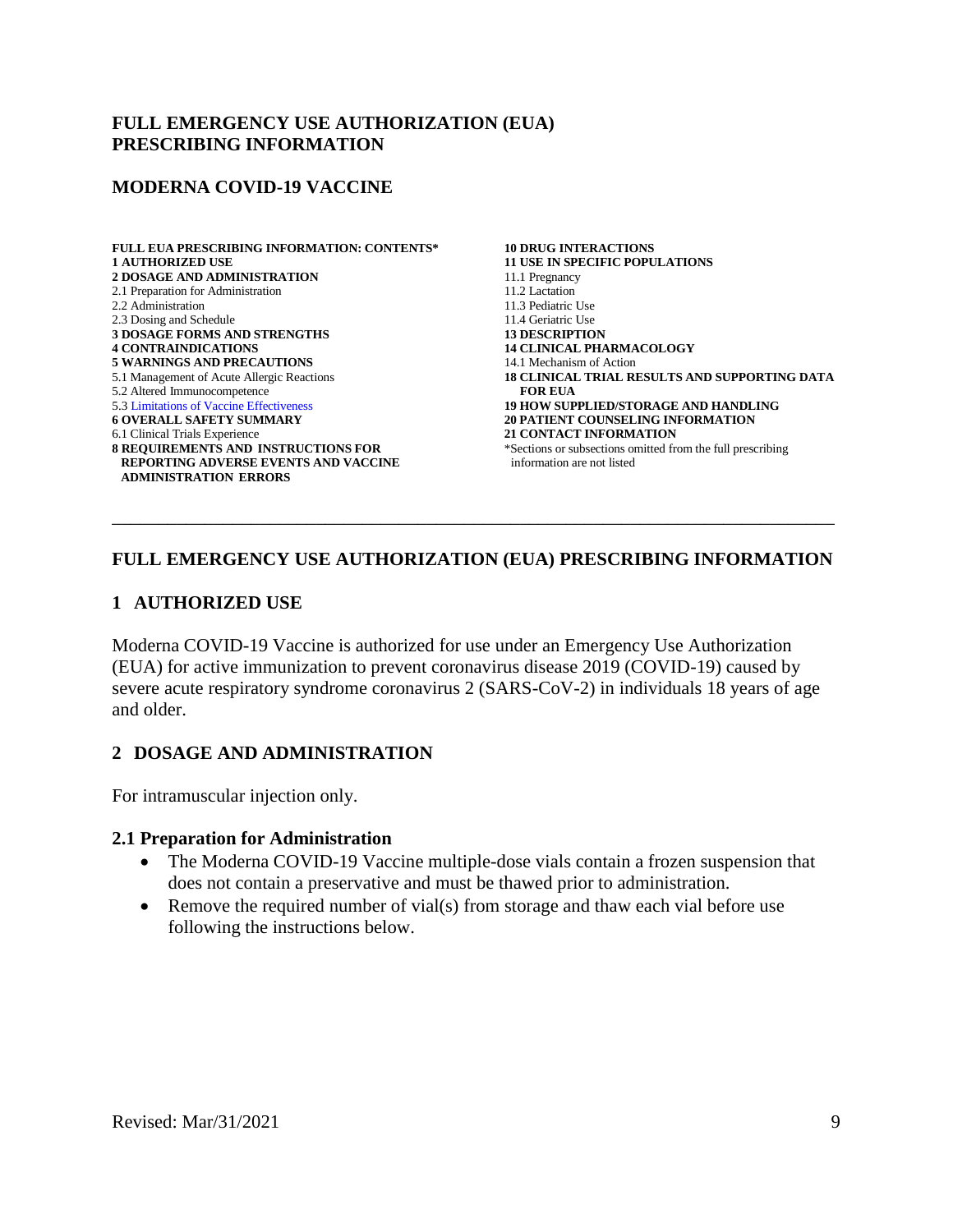| Vial                                          | Thaw in Refrigerator                              | <b>Thaw at Room Temperature</b> |
|-----------------------------------------------|---------------------------------------------------|---------------------------------|
|                                               |                                                   |                                 |
| <b>Maximum</b>                                | Thaw in refrigerated conditions                   | Alternatively, thaw at room     |
| 11-Dose Vial                                  | between $2^{\circ}$ to $8^{\circ}$ C for 2 hours  | temperature between 15° to      |
| (range: 10-11)                                | and 30 minutes. Let each vial                     | $25^{\circ}$ C for 1 hour.      |
| doses)                                        | stand at room temperature for 15                  |                                 |
|                                               | minutes before administering.                     |                                 |
| <b>Maximum</b>                                | Thaw in refrigerated conditions                   | Alternatively, thaw at room     |
| <b>15-Dose Vial</b>                           | between $2^{\circ}$ to $8^{\circ}$ C for 3 hours. | temperature between 15° to      |
| Let each vial stand at room<br>(range: 13-15) |                                                   | 25°C for 1 hour and 30          |
| doses)                                        | temperature for 15 minutes                        | minutes.                        |
|                                               | before administering.                             |                                 |

- After thawing, do not refreeze.
- Swirl vial gently after thawing and between each withdrawal. **Do not shake.** Do not dilute the vaccine.
- The Moderna COVID-19 Vaccine is a white to off-white suspension. It may contain white or translucent product-related particulates. Visually inspect the Moderna COVID-19 Vaccine vials for other particulate matter and/or discoloration prior to administration. If either of these conditions exists, the vaccine should not be administered.
- The Moderna COVID-19 Vaccine is supplied in two multiple-dose vial presentations:
	- o A multiple-dose vial containing a maximum of 11 doses: range 10-11 doses (0.5 mL each).
	- $\circ$  A multiple-dose vial containing a maximum of 15 doses: range 13-15 doses (0.5) mL each).
- Depending on the syringes and needles used for each dose, there may not be sufficient volume to extract more than 10 doses from the maximum of 11 doses vial or more than 13 doses from the maximum of 15 doses vial. Irrespective of the type of syringe and needle:
	- o Each dose must contain 0.5 mL of vaccine.
	- o If the amount of vaccine remaining in the vial cannot provide a full dose of 0.5 mL, discard the vial and contents. Do not pool excess vaccine from multiple vials.
	- o Pierce the stopper at a different site each time.
- After the first dose has been withdrawn, the vial should be held between  $2^{\circ}$  to  $25^{\circ}$ C (36° to 77°F). Record the date and time of first use on the Moderna COVID-19 Vaccine vial label. Discard vial after 12 hours. Do not refreeze.

# **2.2 Administration**

Visually inspect each dose of the Moderna COVID-19 Vaccine in the dosing syringe prior to administration. The white to off-white suspension may contain white or translucent product-related particulates. During the visual inspection,

- verify the final dosing volume of 0.5 mL.
- confirm there are no other particulates and that no discoloration is observed.
- do not administer if vaccine is discolored or contains other particulate matter.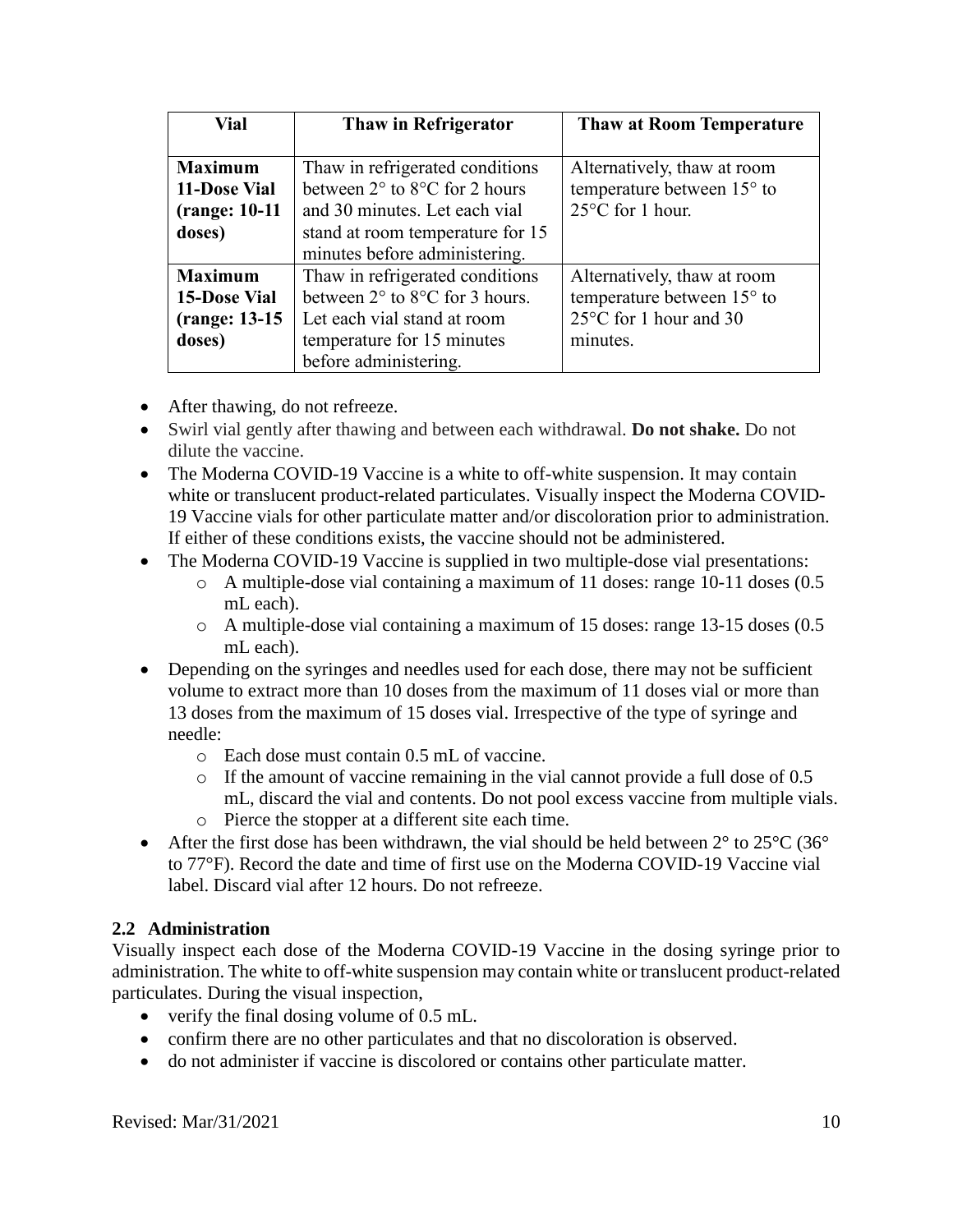Administer the Moderna COVID-19 Vaccine intramuscularly.

## **2.3 Dosing and Schedule**

The Moderna COVID-19 Vaccine is administered intramuscularly as a series of two doses (0.5 mL each) 1 month apart.

There are no data available on the interchangeability of the Moderna COVID-19 Vaccine with other COVID-19 vaccines to complete the vaccination series. Individuals who have received one dose of Moderna COVID-19 Vaccine should receive a second dose of Moderna COVID-19 Vaccine to complete the vaccination series.

# **3 DOSAGE FORMS AND STRENGTHS**

Moderna COVID-19 Vaccine is a suspension for intramuscular injection. A single dose is 0.5 mL.

# **4 CONTRAINDICATIONS**

<span id="page-10-0"></span>Do not administer the Moderna COVID-19 Vaccine to individuals with a known history of severe allergic reaction (e.g., anaphylaxis) to any component of the Moderna COVID-19 Vaccine *[see Description (13)]*.

# **5 WARNINGS AND PRECAUTIONS**

# **5.1 Management of Acute Allergic Reactions**

Appropriate medical treatment to manage immediate allergic reactions must be immediately available in the event an acute anaphylactic reaction occurs following administration of the Moderna COVID-19 Vaccine.

Monitor Moderna COVID-19 Vaccine recipients for the occurrence of immediate adverse reactions according to the Centers for Disease Control and Prevention guidelines (https://www.cdc.gov/vaccines/covid-19/clinical-considerations/managing-anaphylaxis.html).

# **5.2 Altered Immunocompetence**

Immunocompromised persons, including individuals receiving immunosuppressive therapy, may have a diminished response to the Moderna COVID-19 Vaccine.

# **5.3 Limitations of Vaccine Effectiveness**

The Moderna COVID-19 Vaccine may not protect all vaccine recipients.

# **6 OVERALL SAFETY SUMMARY**

**It is MANDATORY for vaccination providers to report to the Vaccine Adverse Event Reporting System (VAERS) all vaccine administration errors, all serious adverse events, cases of Multi-inflammatory Syndrome (MIS) in adults, and hospitalized or fatal cases of**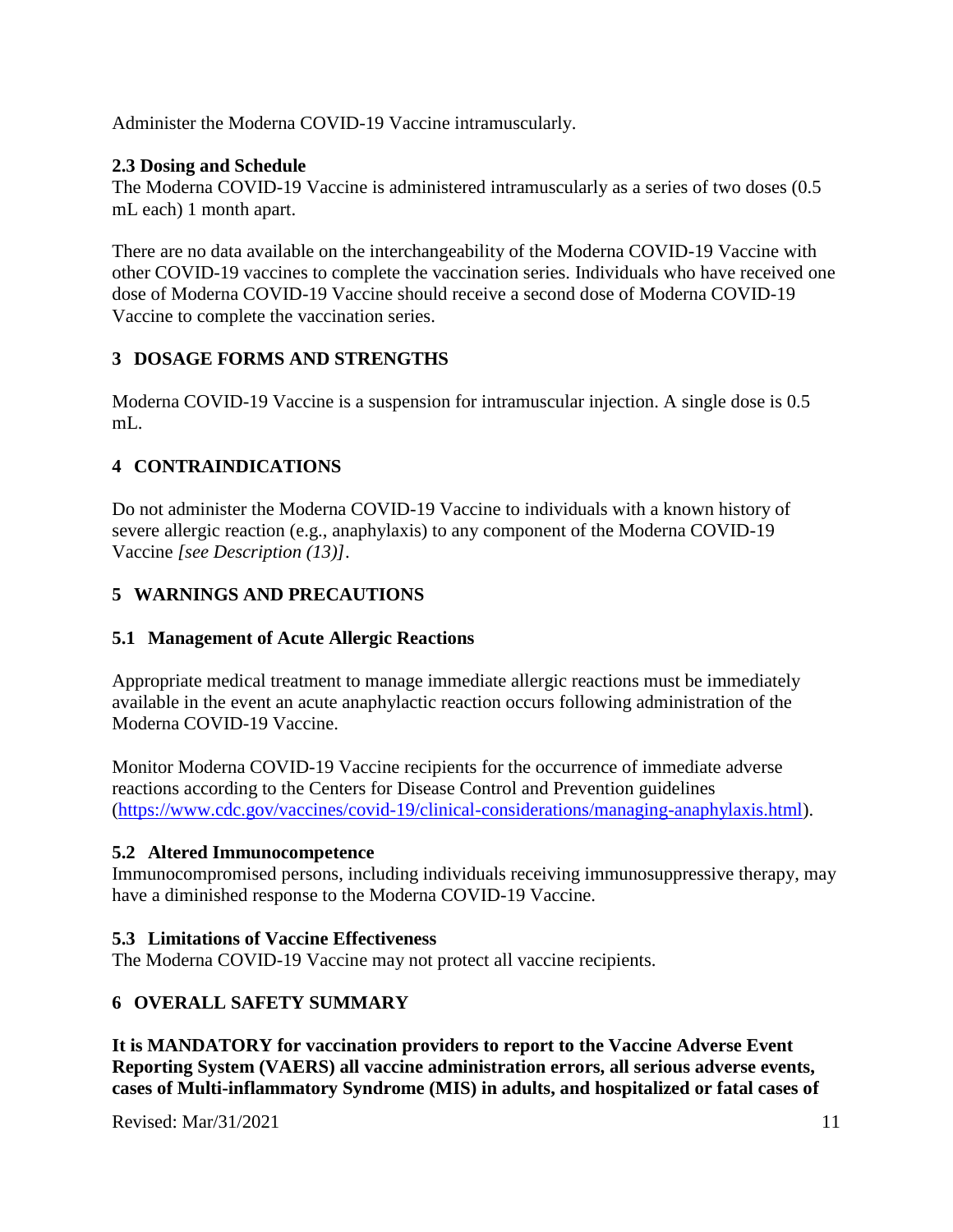## **COVID-19 following vaccination with the Moderna COVID-19 Vaccine. To the extent feasible, provide a copy of the VAERS form to ModernaTX, Inc. Please see the REQUIREMENTS AND INSTRUCTIONS FOR REPORTING ADVERSE EVENTS AND VACCINE ADMINISTRATION ERRORS section for details on reporting to VAERS and ModernaTX, Inc.**

In clinical studies, the adverse reactions in participants 18 years of age and older were pain at the injection site (92.0%), fatigue (70.0%), headache (64.7%), myalgia (61.5%), arthralgia (46.4%), chills (45.4%), nausea/vomiting (23.0%), axillary swelling/tenderness (19.8%), fever (15.5%), swelling at the injection site (14.7%), and erythema at the injection site (10.0%).

Severe allergic reactions, including anaphylaxis, have been reported following administration of the Moderna COVID-19 Vaccine during mass vaccination outside of clinical trials.

## **6.1 Clinical Trials Experience**

Because clinical trials are conducted under widely varying conditions, adverse reaction rates observed in the clinical trials of a vaccine cannot be directly compared with rates in the clinical trials of another vaccine and may not reflect the rates observed in practice.

Overall, 15,419 participants aged 18 years and older received at least one dose of Moderna COVID-19 Vaccine in three clinical trials (NCT04283461, NCT04405076, and NCT04470427).

The safety of Moderna COVID-19 Vaccine was evaluated in an ongoing Phase 3 randomized, placebo-controlled, observer-blind clinical trial conducted in the United States involving 30,351 participants 18 years of age and older who received at least one dose of Moderna COVID-19 Vaccine (n=15,185) or placebo (n=15,166) (NCT04470427). At the time of vaccination, the mean age of the population was 52 years (range 18-95); 22,831 (75.2%) of participants were 18 to 64 years of age and 7,520 (24.8%) of participants were 65 years of age and older. Overall, 52.7% were male, 47.3% were female, 20.5% were Hispanic or Latino, 79.2% were White, 10.2% were African American, 4.6% were Asian, 0.8% were American Indian or Alaska Native, 0.2% were Native Hawaiian or Pacific Islander, 2.1% were other races, and 2.1% were Multiracial. Demographic characteristics were similar among participants who received Moderna COVID-19 Vaccine and those who received placebo.

### Solicited Adverse Reactions

Data on solicited local and systemic adverse reactions and use of antipyretic medication were collected in an electronic diary for 7 days following each injection (i.e., day of vaccination and the next 6 days) among participants receiving Moderna COVID-19 Vaccine (n=15,179) and participants receiving placebo (n=15,163) with at least 1 documented dose. Solicited adverse reactions were reported more frequently among vaccine participants than placebo participants.

The reported number and percentage of the solicited local and systemic adverse reactions by age group and dose are presented in Table 1 and Table 2, respectively.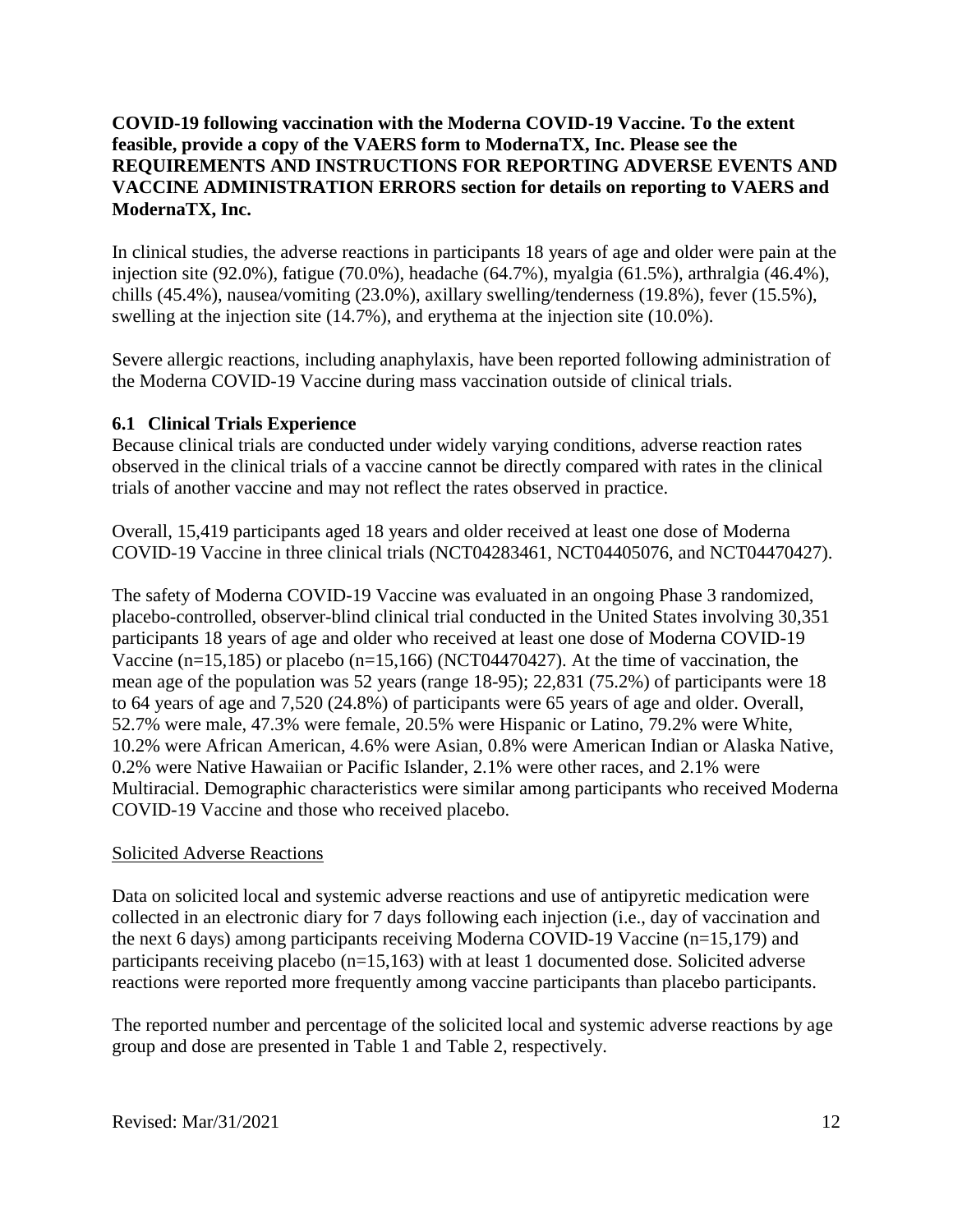## **Table 1: Number and Percentage of Participants With Solicited Local and Systemic Adverse Reactions Within 7 Days\* After Each Dose in Participants 18-64 Years (Solicited Safety Set, Dose 1 and Dose 2)**

|                                  |              | Moderna COVID-19 Vaccine |                | <b>Placebo</b> <sup>a</sup> |
|----------------------------------|--------------|--------------------------|----------------|-----------------------------|
|                                  | Dose 1       | Dose 2                   | Dose 1         | Dose 2                      |
|                                  | $(N=11,406)$ | $(N=10,985)$             | $(N=11,407)$   | $(N=10,918)$                |
|                                  | $n$ (%)      | $n$ (%)                  | $n$ (%)        | $n$ (%)                     |
| <b>Local Adverse</b>             |              |                          |                |                             |
| <b>Reactions</b>                 |              |                          |                |                             |
| Pain                             | 9,908        | 9,873                    | 2,177          | 2,040                       |
|                                  | (86.9)       | (89.9)                   | (19.1)         | (18.7)                      |
| Pain, Grade 3 <sup>b</sup>       | 366          | 506                      | 23             | 22                          |
|                                  | (3.2)        | (4.6)                    | (0.2)          | (0.2)                       |
| Axillary                         | 1,322        | 1,775                    | 567            | 470                         |
| swelling/tenderness              | (11.6)       | (16.2)                   | (5.0)          | (4.3)                       |
| Axillary                         | 37           | 46                       | 13             | 11                          |
| swelling/tenderness,             | (0.3)        | (0.4)                    | (0.1)          | (0.1)                       |
| Grade 3 <sup>b</sup>             |              |                          |                |                             |
| Swelling (hardness)              | 767          | 1,389                    | 34             | 36                          |
| $\geq$ 25 mm                     | (6.7)        | (12.6)                   | (0.3)          | (0.3)                       |
| Swelling (hardness),             | 62           | 182                      | $\overline{3}$ | $\overline{4}$              |
| Grade 3 <sup>c</sup>             | (0.5)        | (1.7)                    | (<0.1)         | (<0.1)                      |
| Erythema (redness)               | 344          | 982                      | 47             | 43                          |
| $\geq$ 25 mm                     | (3.0)        | (8.9)                    | (0.4)          | (0.4)                       |
| Erythema (redness),              | 34           | 210                      | 11             | $\overline{12}$             |
| Grade 3 <sup>c</sup>             | (0.3)        | (1.9)                    | (<0.1)         | (0.1)                       |
| <b>Systemic Adverse</b>          |              |                          |                |                             |
| <b>Reactions</b>                 |              |                          |                |                             |
| Fatigue                          | 4,384        | 7,430                    | 3,282          | 2,687                       |
|                                  | (38.4)       | (67.6)                   | (28.8)         | (24.6)                      |
| Fatigue, Grade 3 <sup>d</sup>    | 120          | 1,174                    | 83             | 86                          |
|                                  | (1.1)        | (10.7)                   | (0.7)          | (0.8)                       |
| Fatigue, Grade 4 <sup>e</sup>    | $\mathbf{1}$ | $\overline{0}$           | $\Omega$       | $\boldsymbol{0}$            |
|                                  | (<0.1)       | (0)                      | (0)            | (0)                         |
| Headache                         | 4,030        | 6,898                    | 3,304          | 2,760                       |
|                                  | (35.3)       | (62.8)                   | (29.0)         | (25.3)                      |
| Headache, Grade 3f               | 219          | 553                      | 162            | 129                         |
|                                  | (1.9)        | (5.0)                    | (1.4)          | (1.2)                       |
| Myalgia                          | 2,699        | 6,769                    | 1,628          | 1,411                       |
|                                  | (23.7)       | (61.6)                   | (14.3)         | (12.9)                      |
| Myalgia, Grade 3 <sup>d</sup>    | 73           | 1,113                    | 38             | 42                          |
|                                  | (0.6)        | (10.1)                   | (0.3)          | (0.4)                       |
| Arthralgia                       | 1,893        | 4,993                    | 1,327          | 1,172                       |
|                                  | (16.6)       | (45.5)                   | (11.6)         | (10.7)                      |
| Arthralgia, Grade 3 <sup>d</sup> | 47           | 647                      | 29             | 37                          |
|                                  | (0.4)        | (5.9)                    | (0.3)          | (0.3)                       |
| Arthralgia, Grade 4 <sup>e</sup> | 1            | $\mathbf{0}$             | $\Omega$       | $\Omega$                    |
|                                  | (<0.1)       | (0)                      | (0)            | (0)                         |
| Chills                           | 1,051        | 5,341                    | 730            | 658                         |
|                                  | (9.2)        | (48.6)                   | (6.4)          | (6.0)                       |

Revised: Mar/31/2021 13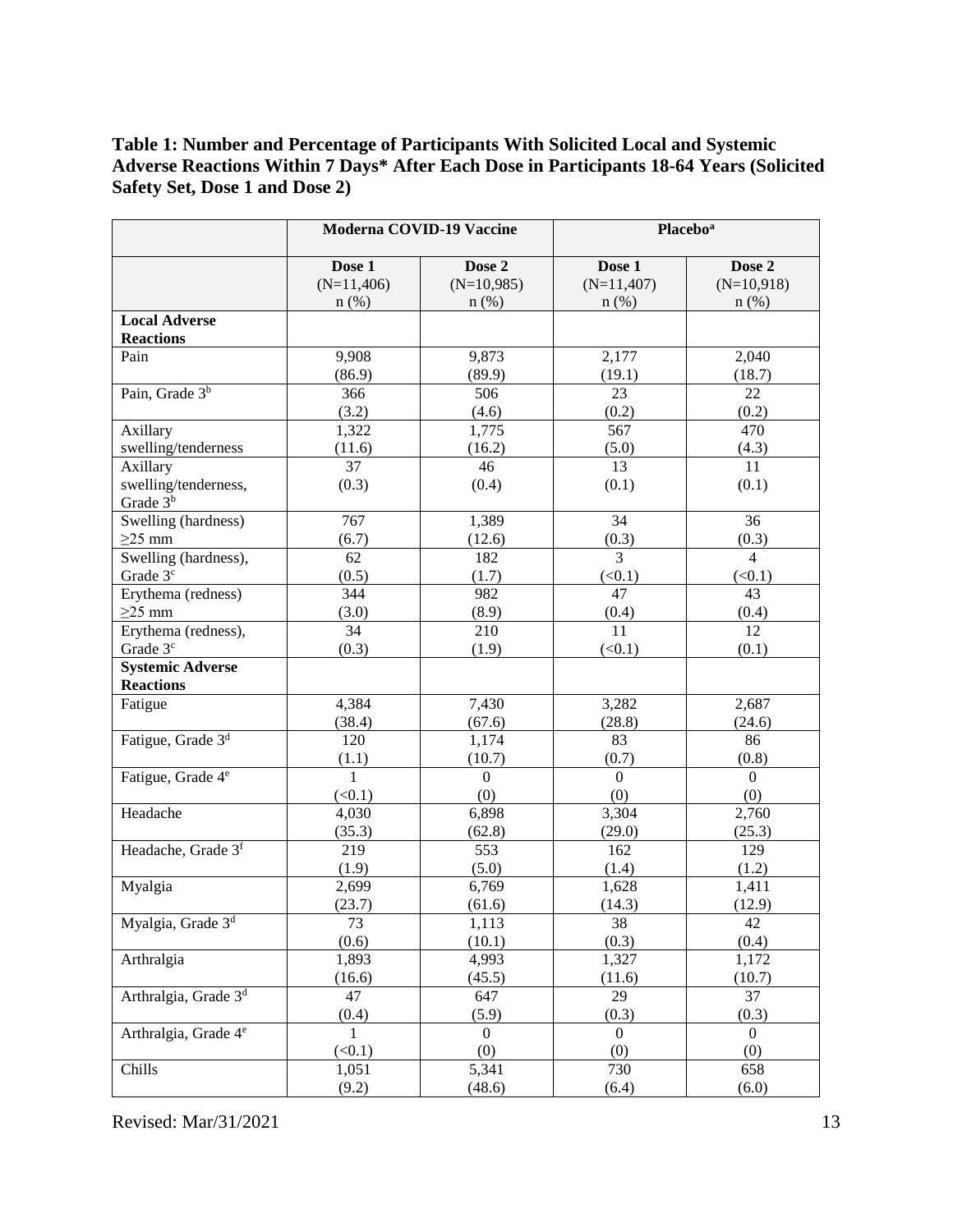|                              |              | Moderna COVID-19 Vaccine |              | <b>Placebo</b> <sup>a</sup> |
|------------------------------|--------------|--------------------------|--------------|-----------------------------|
|                              | Dose 1       | Dose 2                   | Dose 1       | Dose 2                      |
|                              | $(N=11,406)$ | $(N=10,985)$             | $(N=11,407)$ | $(N=10,918)$                |
|                              | $n$ (%)      | $n$ (%)                  | $n$ (%)      | $n$ (%)                     |
| Chills, Grade 3 <sup>g</sup> | 17           | 164                      | 8            | 15                          |
|                              | (0.1)        | (1.5)                    | (<0.1)       | (0.1)                       |
| Nausea/vomiting              | 1,068        | 2,348                    | 908          | 801                         |
|                              | (9.4)        | (21.4)                   | (8.0)        | (7.3)                       |
| Nausea/vomiting,             | 6            | 10                       | 8            | 8                           |
| Grade 3 <sup>h</sup>         | (<0.1)       | (<0.1)                   | (<0.1)       | (<0.1)                      |
| Fever                        | 105          | 1,908                    | 37           | 39                          |
|                              | (0.9)        | (17.4)                   | (0.3)        | (0.4)                       |
| Fever, Grade 3 <sup>i</sup>  | 10           | 184                      |              | 2                           |
|                              | (<0.1)       | (1.7)                    | (<0.1)       | (<0.1)                      |
| Fever, Grade 4               | 4            | 12                       | 4            | 2                           |
|                              | (<0.1)       | (0.1)                    | (<0.1)       | (<0.1)                      |
| Use of antipyretic or        | 2,656        | 6,292                    | 1,523        | 1,248                       |
| pain medication              | (23.3)       | (57.3)                   | (13.4)       | (11.4)                      |

\* 7 days included day of vaccination and the subsequent 6 days. Events and use of antipyretic or pain medication were collected in the electronic diary (e-diary).

<sup>a</sup> Placebo was a saline solution.

<sup>b</sup> Grade 3 pain and axillary swelling/tenderness: Defined as any use of prescription pain reliever; prevents daily activity.

 $\textdegree$  Grade 3 swelling and erythema: Defined as  $>100$  mm  $/>10$  cm.

<sup>d</sup> Grade 3 fatigue, myalgia, arthralgia: Defined as significant; prevents daily activity.

<sup>e</sup> Grade 4 fatigue, arthralgia: Defined as requires emergency room visit or hospitalization.

<sup>f</sup> Grade 3 headache: Defined as significant; any use of prescription pain reliever or prevents daily activity.

<sup>g</sup> Grade 3 chills: Defined as prevents daily activity and requires medical intervention.

<sup>h</sup> Grade 3 nausea/vomiting: Defined as prevents daily activity, requires outpatient intravenous hydration.

<sup>i</sup> Grade 3 fever: Defined as ≥39.0° – ≤40.0°C / ≥102.1° – ≤104.0°F.

<sup>j</sup> Grade 4 fever: Defined as  $>40.0$ °C /  $>104.0$ °F.

## **Table 2: Number and Percentage of Participants With Solicited Local and Systemic Adverse Reactions Within 7 Days\* After Each Dose in Participants 65 Years and Older (Solicited Safety Set, Dose 1 and Dose 2)**

|                                                |             | <b>Moderna COVID-19 Vaccine</b> | <b>Placebo</b> <sup>a</sup> |             |  |
|------------------------------------------------|-------------|---------------------------------|-----------------------------|-------------|--|
|                                                | Dose 1      | Dose 2                          | Dose 1                      | Dose 2      |  |
|                                                | $(N=3,762)$ | $(N=3,692)$                     | $(N=3,748)$                 | $(N=3,648)$ |  |
|                                                | $n$ (%)     | $n$ (%)                         | $n(\%)$                     | $n$ (%)     |  |
| <b>Local Adverse</b><br><b>Reactions</b>       |             |                                 |                             |             |  |
| Pain                                           | 2,782       | 3,070                           | 481                         | 437         |  |
|                                                | (74.0)      | (83.2)                          | (12.8)                      | (12.0)      |  |
| Pain, Grade 3 <sup>b</sup>                     | 50          | 98                              | 32                          | 18          |  |
|                                                | (1.3)       | (2.7)                           | (0.9)                       | (0.5)       |  |
| Axillary                                       | 231         | 315                             | 155                         | 97          |  |
| swelling/tenderness                            | (6.1)       | (8.5)                           | (4.1)                       | (2.7)       |  |
| Axillary<br>swelling/tenderness,<br>Grade $3b$ | 12<br>(0.3) | 21<br>(0.6)                     | 14<br>(0.4)                 | 8<br>(0.2)  |  |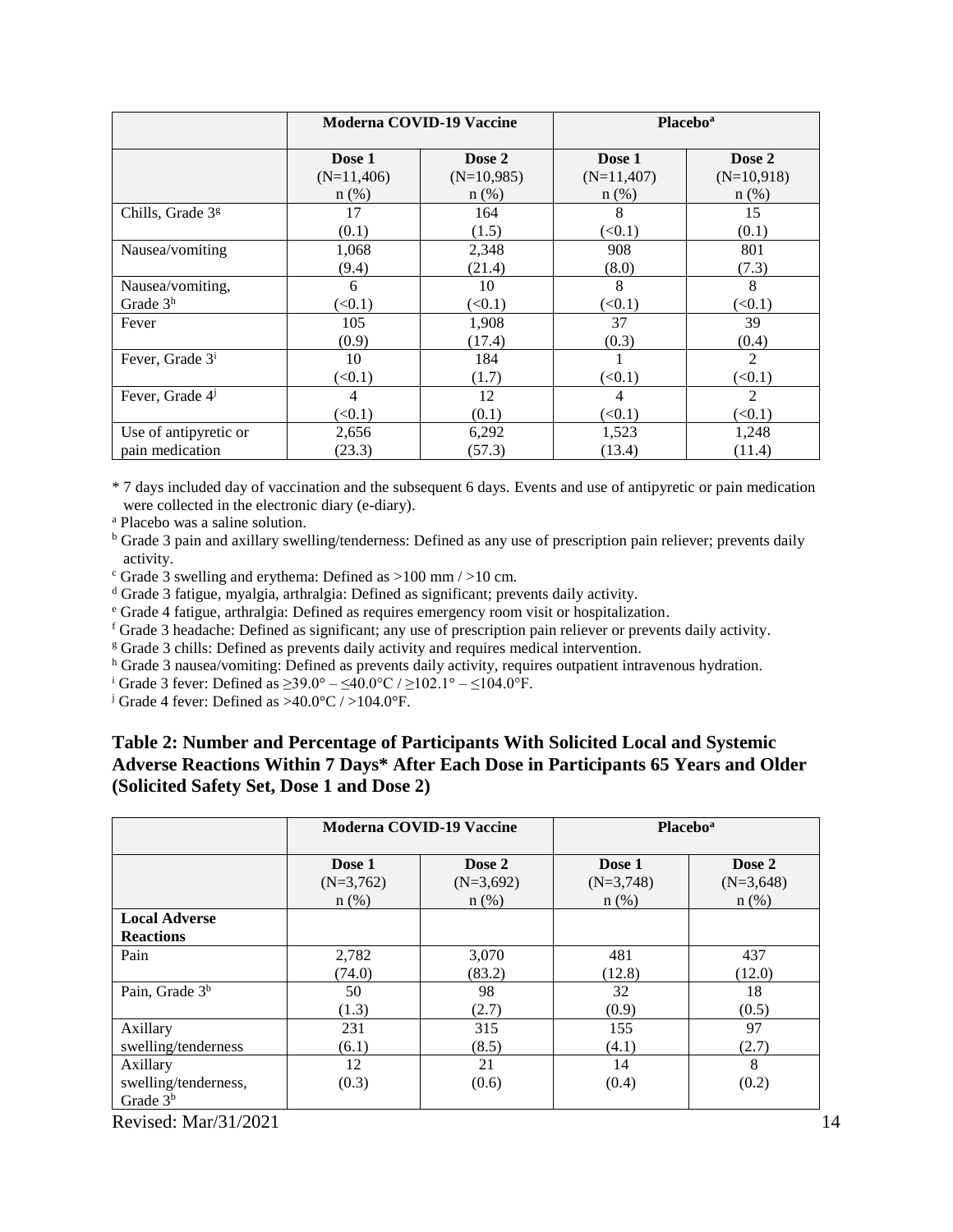|                                  |                         | Moderna COVID-19 Vaccine | <b>Placebo</b> <sup>a</sup> |                   |
|----------------------------------|-------------------------|--------------------------|-----------------------------|-------------------|
|                                  | Dose 1                  | Dose 2                   | Dose 1                      | Dose 2            |
|                                  | $(N=3,762)$             | $(N=3,692)$              | $(N=3,748)$                 | $(N=3,648)$       |
|                                  | $n$ (%)                 | $n$ (%)                  | $n$ (%)                     | $n$ (%)           |
| Swelling (hardness)              | 165                     | 400                      | 18                          | 13                |
| $\geq$ 25 mm                     | (4.4)                   | (10.8)                   | (0.5)                       | (0.4)             |
| Swelling (hardness),             | 20                      | 72                       | $\overline{3}$              | $\overline{7}$    |
| Grade 3 <sup>c</sup>             | (0.5)                   | (2.0)                    | (<0.1)                      | (0.2)             |
| Erythema (redness)               | 86                      | 275                      | 20                          | 13                |
| $\geq$ 25 mm                     | (2.3)                   | (7.5)                    | (0.5)                       | $\frac{(0.4)}{3}$ |
| Erythema (redness),              | $\overline{8}$          | $\overline{77}$          | $\overline{2}$              |                   |
| Grade 3 <sup>c</sup>             | (0.2)                   | (2.1)                    | (<0.1)                      | (<0.1)            |
| <b>Systemic Adverse</b>          |                         |                          |                             |                   |
| <b>Reactions</b>                 |                         |                          |                             |                   |
| Fatigue                          | 1,251                   | 2,152                    | 851                         | 716               |
|                                  | (33.3)                  | (58.3)                   | (22.7)                      | (19.6)            |
| Fatigue, Grade 3 <sup>d</sup>    | 30                      | 254                      | $\overline{22}$             | 20                |
|                                  | (0.8)                   | (6.9)                    | (0.6)                       | (0.5)             |
| Headache                         | 921                     | 1,704                    | 723                         | 650               |
|                                  | (24.5)                  | (46.2)                   | (19.3)                      | (17.8)            |
| Headache, Grade 3 <sup>e</sup>   | 52                      | 106                      | 34                          | 33                |
|                                  | (1.4)                   | (2.9)                    | (0.9)                       | (0.9)             |
| Myalgia                          | 742                     | 1,739                    | 443                         | 398               |
|                                  | (19.7)                  | (47.1)                   | (11.8)                      | (10.9)            |
| Myalgia, Grade 3 <sup>d</sup>    | 17                      | 205                      | 9                           | 10                |
|                                  | (0.5)                   | (5.6)                    | (0.2)                       | (0.3)             |
| Arthralgia                       | 618                     | 1,291                    | 456                         | 397               |
|                                  | (16.4)                  | (35.0)                   | (12.2)                      | (10.9)            |
| Arthralgia, Grade 3 <sup>d</sup> | 13                      | 123                      | 8                           | $\overline{7}$    |
|                                  | (0.3)                   | (3.3)                    | (0.2)                       | (0.2)             |
| Chills                           | 202                     | 1,141                    | 148                         | 151               |
|                                  | (5.4)                   | (30.9)                   | (4.0)                       | (4.1)             |
| Chills, Grade 3 <sup>f</sup>     | $\overline{7}$          | 27                       | 6                           | $\overline{2}$    |
|                                  | (0.2)<br>194            | (0.7)                    | (0.2)                       | (<0.1)            |
| Nausea/vomiting                  |                         | 437                      | 166                         | 133               |
|                                  | (5.2)<br>$\overline{4}$ | (11.8)<br>10             | (4.4)<br>$\overline{4}$     | (3.6)<br>3        |
| Nausea/vomiting,<br>Grade 3g     | (0.1)                   | (0.3)                    | (0.1)                       | (<0.1)            |
| Nausea/vomiting,                 | $\overline{0}$          | $\mathbf{1}$             | $\Omega$                    | $\Omega$          |
| Grade 4 <sup>h</sup>             | (0)                     | (<0.1)                   | (0)                         | (0)               |
| Fever                            | 10                      | 370                      | $\overline{7}$              | $\overline{4}$    |
|                                  | (0.3)                   | (10.0)                   | (0.2)                       | (0.1)             |
| Fever, Grade 3 <sup>i</sup>      | $\mathbf{1}$            | 18                       | $\mathbf{1}$                | $\Omega$          |
|                                  | (<0.1)                  | (0.5)                    | (<0.1)                      | (0)               |
| Fever, Grade 4 <sup>j</sup>      | $\overline{0}$          | 1                        | $\overline{2}$              | $\mathbf{1}$      |
|                                  | (0)                     | (<0.1)                   | (<0.1)                      | (<0.1)            |
| Use of antipyretic or            | 673                     | 1,546                    | 477                         | 329               |
| pain medication                  | (17.9)                  | (41.9)                   | (12.7)                      | (9.0)             |

\* 7 days included day of vaccination and the subsequent 6 days. Events and use of antipyretic or pain medication were collected in the electronic diary (e-diary).

<sup>a</sup> Placebo was a saline solution.

Revised: Mar/31/2021 15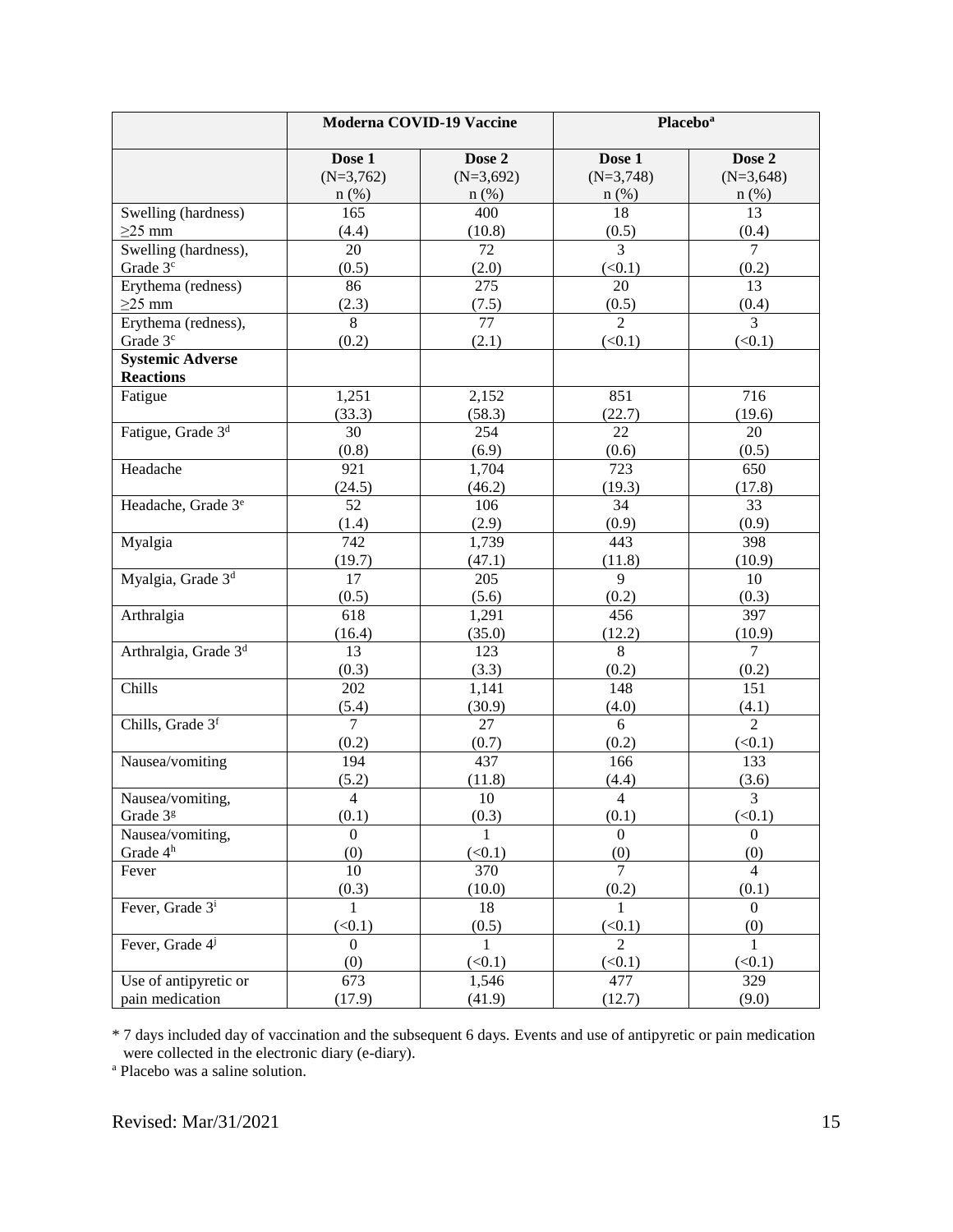- <sup>b</sup> Grade 3 pain and axillary swelling/tenderness: Defined as any use of prescription pain reliever; prevents daily activity.
- $\textdegree$  Grade 3 swelling and erythema: Defined as  $>100$  mm  $/$   $>10$  cm.
- <sup>d</sup> Grade 3 fatigue, myalgia, arthralgia: Defined as significant; prevents daily activity.
- <sup>e</sup> Grade 3 headache: Defined as significant; any use of prescription pain reliever or prevents daily activity.
- <sup>f</sup> Grade 3 chills: Defined as prevents daily activity and requires medical intervention.
- <sup>g</sup> Grade 3 Nausea/vomiting: Defined as prevents daily activity, requires outpatient intravenous hydration.
- <sup>h</sup> Grade 4 Nausea/vomiting: Defined as requires emergency room visit or hospitalization for hypotensive shock.
- <sup>i</sup> Grade 3 fever: Defined as ≥39.0° ≤40.0°C / ≥102.1° ≤104.0°F.
- <sup>j</sup> Grade 4 fever: Defined as  $>40.0$ °C /  $>104.0$ °F.

Solicited local and systemic adverse reactions reported following administration of Moderna COVID-19 Vaccine had a median duration of 1 to 3 days.

Grade 3 solicited local adverse reactions were more frequently reported after Dose 2 than after Dose 1. Solicited systemic adverse reactions were more frequently reported by vaccine recipients after Dose 2 than after Dose 1.

#### Unsolicited Adverse Events

Participants were monitored for unsolicited adverse events for up to 28 days following each dose and follow-up is ongoing. Serious adverse events and medically attended adverse events will be recorded for the entire study duration of 2 years. As of November 25, 2020, among participants who had received at least 1 dose of vaccine or placebo (vaccine=15,185, placebo=15,166), unsolicited adverse events that occurred within 28 days following each vaccination were reported by 23.9% of participants (n=3,632) who received Moderna COVID-19 Vaccine and 21.6% of participants (n=3,277) who received placebo. In these analyses, 87.9% of study participants had at least 28 days of follow-up after Dose 2.

Lymphadenopathy-related events that were not necessarily captured in the 7-day e-diary were reported by 1.1% of vaccine recipients and 0.6% of placebo recipients. These events included lymphadenopathy, lymphadenitis, lymph node pain, vaccination-site lymphadenopathy, injection-site lymphadenopathy, and axillary mass, which were plausibly related to vaccination. This imbalance is consistent with the imbalance observed for solicited axillary swelling/tenderness in the injected arm.

Hypersensitivity adverse events were reported in 1.5% of vaccine recipients and 1.1% of placebo recipients. Hypersensitivity events in the vaccine group included injection site rash and injection site urticaria, which are likely related to vaccination. Delayed injection site reactions that began >7 days after vaccination were reported in 1.2% of vaccine recipients and 0.4% of placebo recipients. Delayed injection site reactions included pain, erythema, and swelling and are likely related to vaccination.

Throughout the same period, there were three reports of Bell's palsy in the Moderna COVID-19 Vaccine group (one of which was a serious adverse event), which occurred 22, 28, and 32 days after vaccination, and one in the placebo group which occurred 17 days after vaccination. Currently available information on Bell's palsy is insufficient to determine a causal relationship with the vaccine.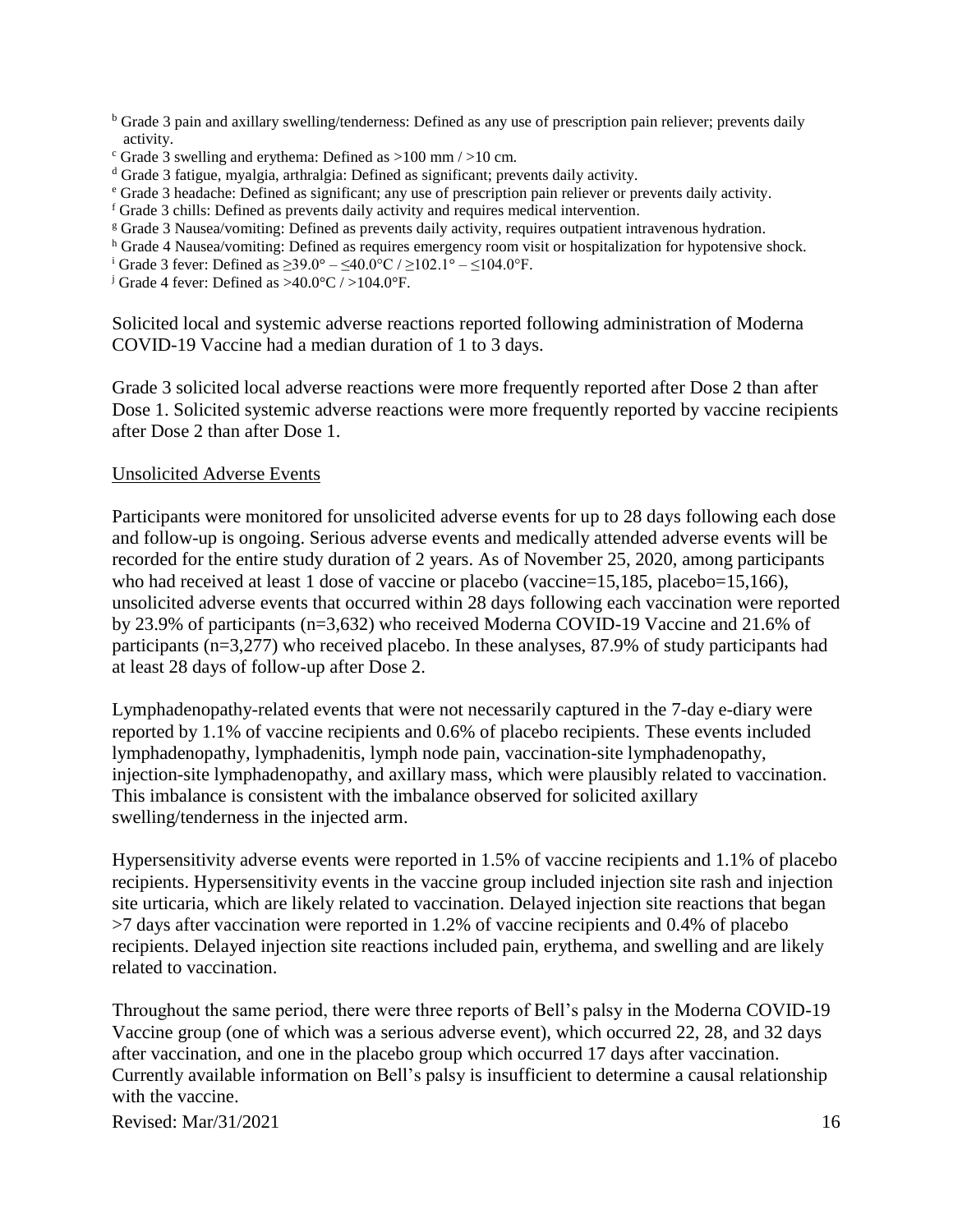There were no other notable patterns or numerical imbalances between treatment groups for specific categories of adverse events (including other neurologic, neuro-inflammatory, and thrombotic events) that would suggest a causal relationship to Moderna COVID-19 Vaccine.

### Serious Adverse Events

As of November 25, 2020, serious adverse events were reported by 1.0% (n=147) of participants who received Moderna COVID-19 Vaccine and 1.0% (n=153) of participants who received placebo, one of which was the case of Bell's palsy which occurred 32 days following receipt of vaccine.

In these analyses, 87.9% of study participants had at least 28 days of follow-up after Dose 2, and the median follow-up time for all participants was 9 weeks after Dose 2.

There were two serious adverse events of facial swelling in vaccine recipients with a history of injection of dermatological fillers. The onset of swelling was reported 1 and 2 days, respectively, after vaccination and was likely related to vaccination.

There was one serious adverse event of intractable nausea and vomiting in a participant with prior history of severe headache and nausea requiring hospitalization. This event occurred 1 day after vaccination and was likely related to vaccination.

There were no other notable patterns or imbalances between treatment groups for specific categories of serious adverse events (including neurologic, neuro-inflammatory, and thrombotic events) that would suggest a causal relationship to Moderna COVID-19 Vaccine.

## **8 REQUIREMENTS AND INSTRUCTIONS FOR REPORTING ADVERSE EVENTS AND VACCINE ADMINISTRATION ERRORS**

See Overall Safety Summary (Section 6) for additional information.

The vaccination provider enrolled in the federal COVID-19 Vaccination Program is responsible for the MANDATORY reporting of the listed events following Moderna COVID-19 Vaccine to the Vaccine Adverse Event Reporting System (VAERS)

- Vaccine administration errors whether or not associated with an adverse event
- Serious adverse events<sup>\*</sup> (irrespective of attribution to vaccination)
- Cases of multisystem inflammatory syndrome (MIS) in adults
- Cases of COVID-19 that results in hospitalization or death

\*Serious Adverse Events are defined as:

- Death;
- A life-threatening adverse event;
- Inpatient hospitalization or prolongation of existing hospitalization;
- A persistent or significant incapacity or substantial disruption of the ability to conduct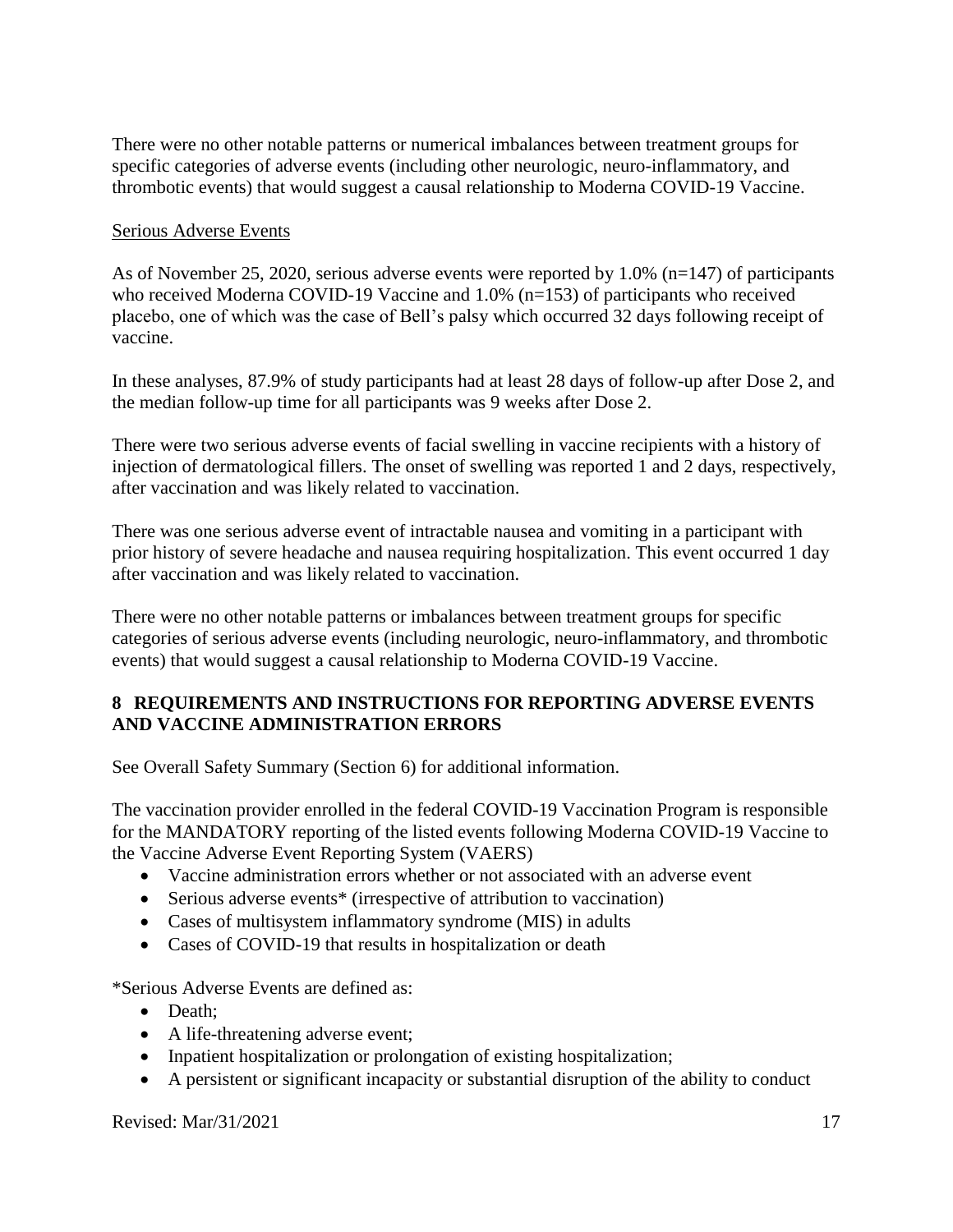normal life functions;

- A congenital anomaly/birth defect;
- An important medical event that based on appropriate medical judgement may jeopardize the individual and may require medical or surgical intervention to prevent one of the outcomes listed above.

### Instructions for Reporting to VAERS

The vaccination provider enrolled in the federal COVID-19 Vaccination Program should complete and submit a VAERS form to FDA using one of the following methods:

- Complete and submit the report online: https://vaers.hhs.gov/reportevent.html, or
- If you are unable to submit this form electronically, you may fax it to VAERS at 1-877- 721-0366. If you need additional help submitting a report, you may call the VAERS tollfree information line at 1-800-822-7967 or send an email to info@vaers.org.

**IMPORTANT: When reporting adverse events or vaccine administration errors to VAERS, please complete the entire form with detailed information. It is important that the information reported to FDA be as detailed and complete as possible. Information to include:**

- Patient demographics (e.g., patient name, date of birth)
- Pertinent medical history
- Pertinent details regarding admission and course of illness
- Concomitant medications
- Timing of adverse event(s) in relationship to administration of Moderna COVID-19 Vaccine
- Pertinent laboratory and virology information
- Outcome of the event and any additional follow-up information if it is available at the time of the VAERS report. Subsequent reporting of follow-up information should be completed if additional details become available.

The following steps are highlighted to provide the necessary information for safety tracking:

- 1. In Box 17, provide information on Moderna COVID-19 Vaccine and any other vaccines administered on the same day; and in Box 22, provide information on any other vaccines received within one month prior.
- 2. In Box 18, description of the event:
	- a. Write "Moderna COVID-19 Vaccine EUA" as the first line
	- b. Provide a detailed report of vaccine administration error and/or adverse event. It is important to provide detailed information regarding the patient and adverse event/medication error for ongoing safety evaluation of this unapproved vaccine. Please see information to include listed above.
- 3. Contact information:
	- a. In Box 13, provide the name and contact information of the prescribing healthcare provider or institutional designee who is responsible for the report.
	- b. In Box 14, provide the name and contact information of the best doctor/healthcare professional to contact about the adverse event.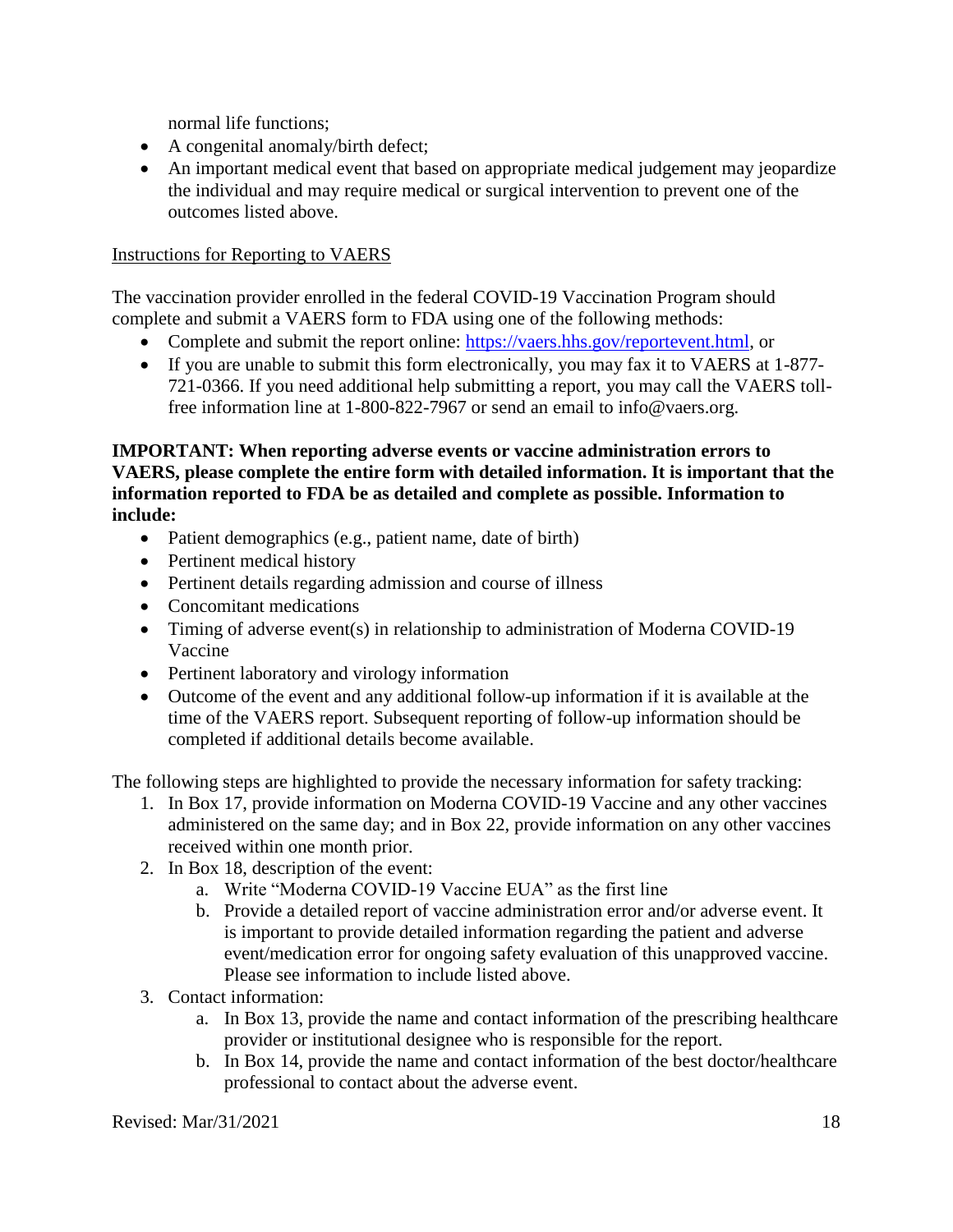c. In Box 15, provide the address of the facility where vaccine was given (NOT the healthcare provider's office address).

### Other Reporting Instructions

Vaccination providers may report to VAERS other adverse events that are not required to be reported using the contact information above.

To the extent feasible, report adverse events to ModernaTX, Inc. using the contact information below or by providing a copy of the VAERS form to ModernaTX, Inc.

| Email                   | <b>Fax number</b> | <b>Telephone number</b>             |
|-------------------------|-------------------|-------------------------------------|
| ModernaPV@modernatx.com | 1-866-599-1342    | 1-866-MODERNA<br>$(1-866-663-3762)$ |

### **10 DRUG INTERACTIONS**

There are no data to assess the concomitant administration of the Moderna COVID-19 Vaccine with other vaccines.

## **11 USE IN SPECIFIC POPULATIONS**

### **11.1 Pregnancy**

### Pregnancy Exposure Registry

There is a pregnancy exposure registry that monitors pregnancy outcomes in women exposed to Moderna COVID-19 Vaccine during pregnancy. Women who are vaccinated with Moderna COVID-19 Vaccine during pregnancy are encouraged to enroll in the registry by calling 1-866- MODERNA (1-866-663-3762).

### Risk Summary

All pregnancies have a risk of birth defect, loss, or other adverse outcomes. In the U.S. general population, the estimated background risk of major birth defects and miscarriage in clinically recognized pregnancies is 2% to 4% and 15% to 20%, respectively. Available data on Moderna COVID-19 Vaccine administered to pregnant women are insufficient to inform vaccineassociated risks in pregnancy.

In a developmental toxicity study, 0.2 mL of a vaccine formulation containing the same quantity of nucleoside-modified messenger ribonucleic acid (mRNA) (100 mcg) and other ingredients included in a single human dose of Moderna COVID-19 Vaccine was administered to female rats by the intramuscular route on four occasions: 28 and 14 days prior to mating, and on gestation days 1 and 13. No vaccine-related adverse effects on female fertility, fetal development, or postnatal development were reported in the study.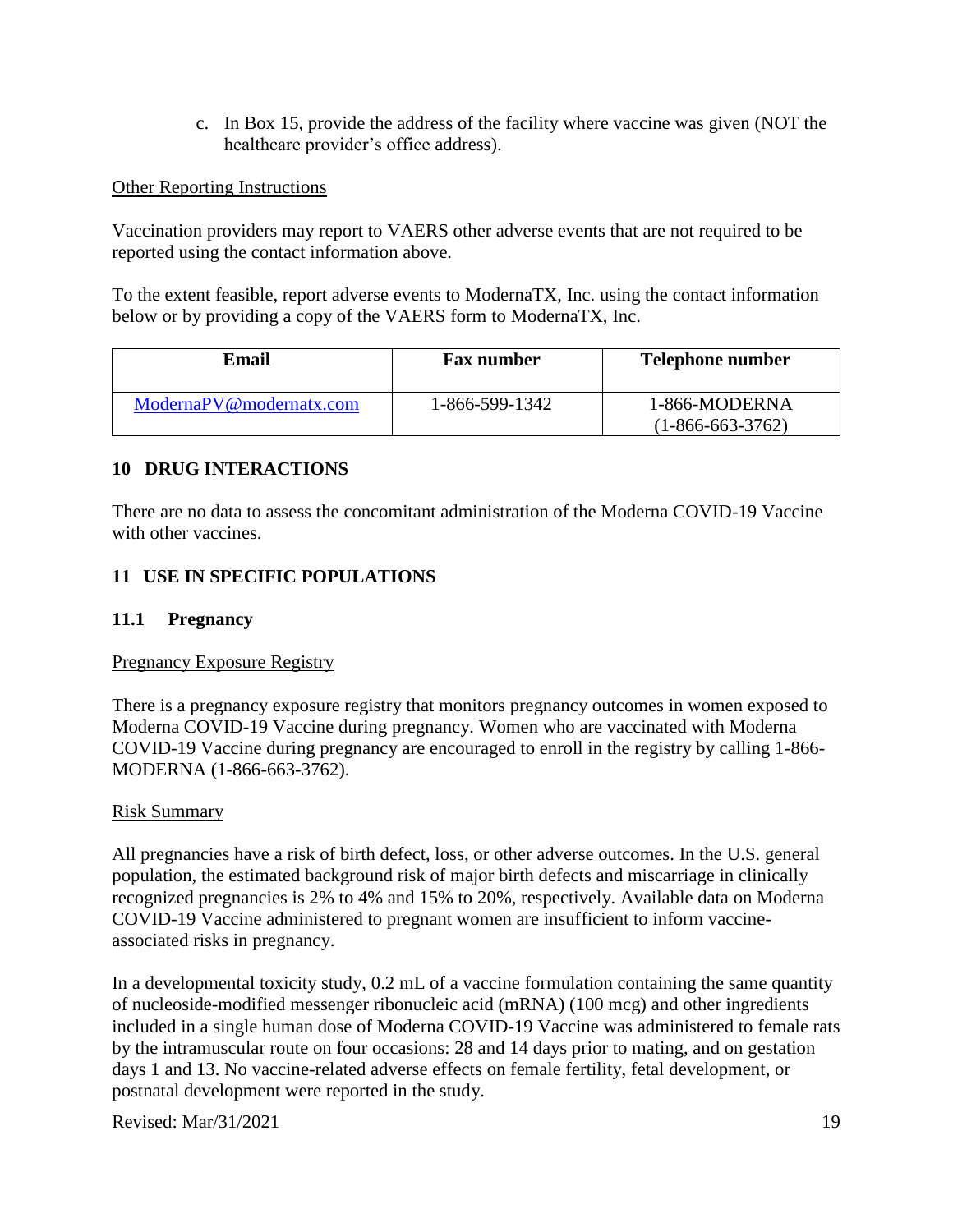## **11.2 Lactation**

### Risk Summary

Data are not available to assess the effects of Moderna COVID-19 Vaccine on the breastfed infant or on milk production/excretion.

## **11.3 Pediatric Use**

Safety and effectiveness have not been assessed in persons less than 18 years of age. Emergency Use Authorization of Moderna COVID-19 Vaccine does not include use in individuals younger than 18 years of age.

## **11.4 Geriatric Use**

Clinical studies of Moderna COVID-19 Vaccine included participants 65 years of age and older receiving vaccine or placebo, and their data contribute to the overall assessment of safety and efficacy. In an ongoing Phase 3 clinical study, 24.8% (n=7,520) of participants were 65 years of age and older and 4.6% (n=1,399) of participants were 75 years of age and older. Vaccine efficacy in participants 65 years of age and older was 86.4% (95% CI 61.4, 95.2) compared to 95.6% (95% CI 90.6, 97.9) in participants 18 to <65 years of age *[see Clinical Trial Results and Supporting Data for EUA (18)]*. Overall, there were no notable differences in the safety profiles observed in participants 65 years of age and older and younger participants *[*see *Overall Safety Summary (6.1)]*.

## **13 DESCRIPTION**

Moderna COVID-19 Vaccine is provided as a white to off-white suspension for intramuscular injection. Each 0.5 mL dose of Moderna COVID-19 Vaccine contains 100 mcg of nucleosidemodified messenger RNA (mRNA) encoding the pre-fusion stabilized Spike glycoprotein (S) of SARS-CoV-2 virus.

Each dose of the Moderna COVID-19 Vaccine contains the following ingredients: a total lipid content of 1.93 mg (SM-102, polyethylene glycol [PEG] 2000 dimyristoyl glycerol [DMG], cholesterol, and 1,2-distearoyl-sn-glycero-3-phosphocholine [DSPC]), 0.31 mg tromethamine, 1.18 mg tromethamine hydrochloride, 0.043 mg acetic acid, 0.20 mg sodium acetate trihydrate, and 43.5 mg sucrose.

Moderna COVID-19 Vaccine does not contain a preservative.

The vial stoppers are not made with natural rubber latex.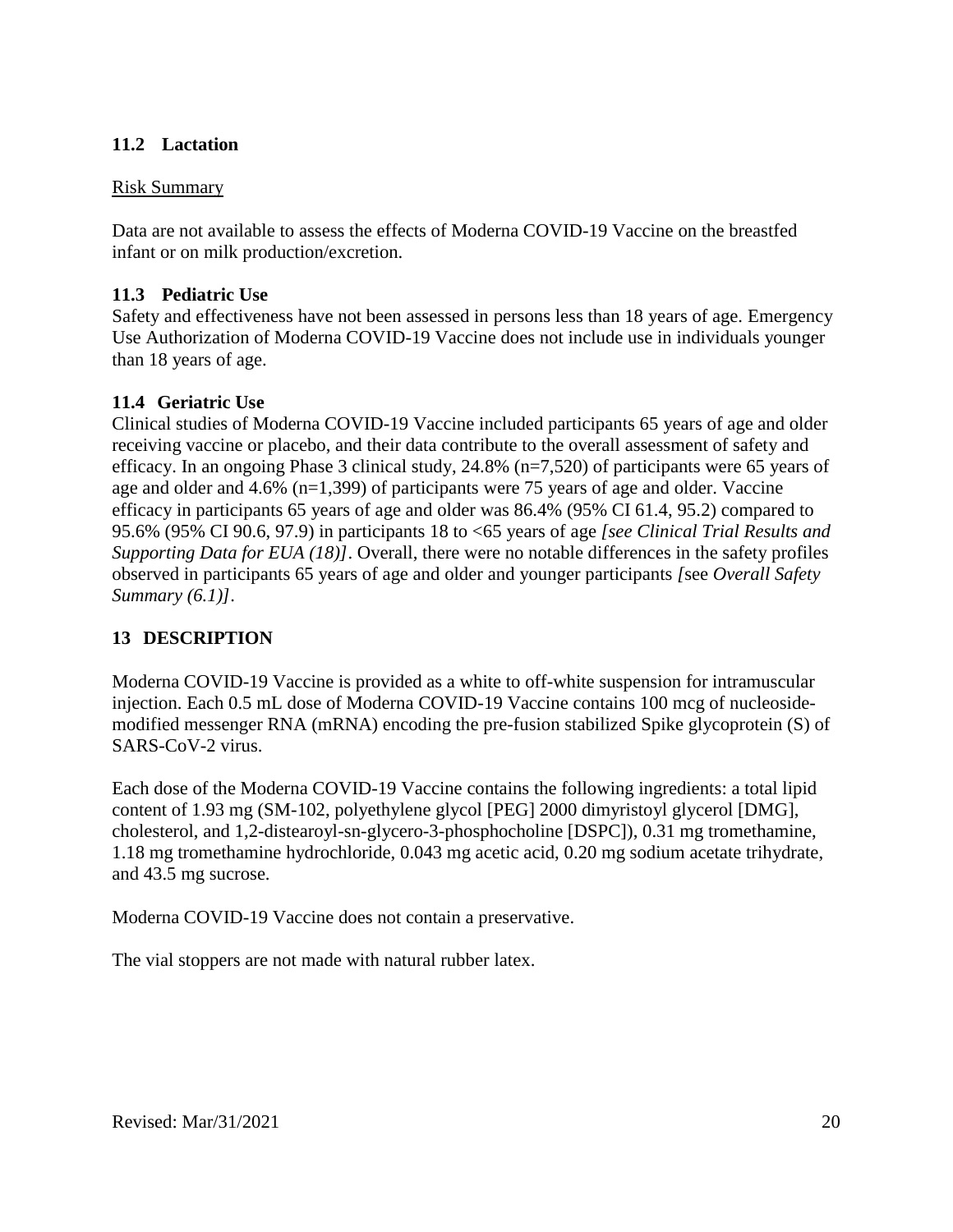## **14 CLINICAL PHARMACOLOGY**

## **14.1 Mechanism of Action**

The nucleoside-modified mRNA in the Moderna COVID-19 Vaccine is formulated in lipid particles, which enable delivery of the nucleoside-modified mRNA into host cells to allow expression of the SARS-CoV-2 S antigen. The vaccine elicits an immune response to the S antigen, which protects against COVID-19.

# **18 CLINICAL TRIAL RESULTS AND SUPPORTING DATA FOR EUA**

A Phase 3 randomized, placebo-controlled, observer-blind clinical trial to evaluate the efficacy, safety, and immunogenicity of the Moderna COVID-19 Vaccine in participants 18 years of age and older is ongoing in the United States (NCT04470427). Randomization was stratified by age and health risk: 18 to <65 years of age without comorbidities (not at risk for progression to severe COVID-19), 18 to <65 years of age with comorbidities (at risk for progression to severe COVID-19), and 65 years of age and older with or without comorbidities. Participants who were immunocompromised and those with a known history of SARS-CoV-2 infection were excluded from the study. Participants with no known history of SARS-CoV-2 infection but with positive laboratory results indicative of infection at study entry were included. The study allowed for the inclusion of participants with stable pre-existing medical conditions, defined as disease not requiring significant change in therapy or hospitalization for worsening disease during the 3 months before enrollment, as well as participants with stable human immunodeficiency virus (HIV) infection. A total of 30,420 participants were randomized equally to receive 2 doses of the Moderna COVID-19 Vaccine or saline placebo 1 month apart. Participants will be followed for efficacy and safety until 24 months after the second dose.

The primary efficacy analysis population (referred to as the Per-Protocol Set) included 28,207 participants who received two doses (at 0 and 1 month) of either Moderna COVID-19 Vaccine  $(n=14,134)$  or placebo  $(n=14,073)$ , and had a negative baseline SARS-CoV-2 status. In the Per-Protocol Set, 47.4% were female, 19.7% were Hispanic or Latino; 79.5% were White, 9.7% were African American, 4.6% were Asian, and 2.1% other races. The median age of participants was 53 years (range 18-95) and 25.3% of participants were 65 years of age and older. Of the study participants in the Per-Protocol Set, 18.5% were at increased risk of severe COVID-19 due to at least one pre-existing medical condition (chronic lung disease, significant cardiac disease, severe obesity, diabetes, liver disease, or HIV infection) regardless of age. Between participants who received Moderna COVID-19 Vaccine and those who received placebo, there were no notable differences in demographics or pre-existing medical conditions.

## Efficacy Against COVID-19

COVID-19 was defined based on the following criteria: The participant must have experienced at least two of the following systemic symptoms: fever  $(\geq 38^{\circ}C)$ , chills, myalgia, headache, sore throat, new olfactory and taste disorder(s); or the participant must have experienced at least one of the following respiratory signs/symptoms: cough, shortness of breath or difficulty breathing, or clinical or radiographical evidence of pneumonia; and the participant must have at least one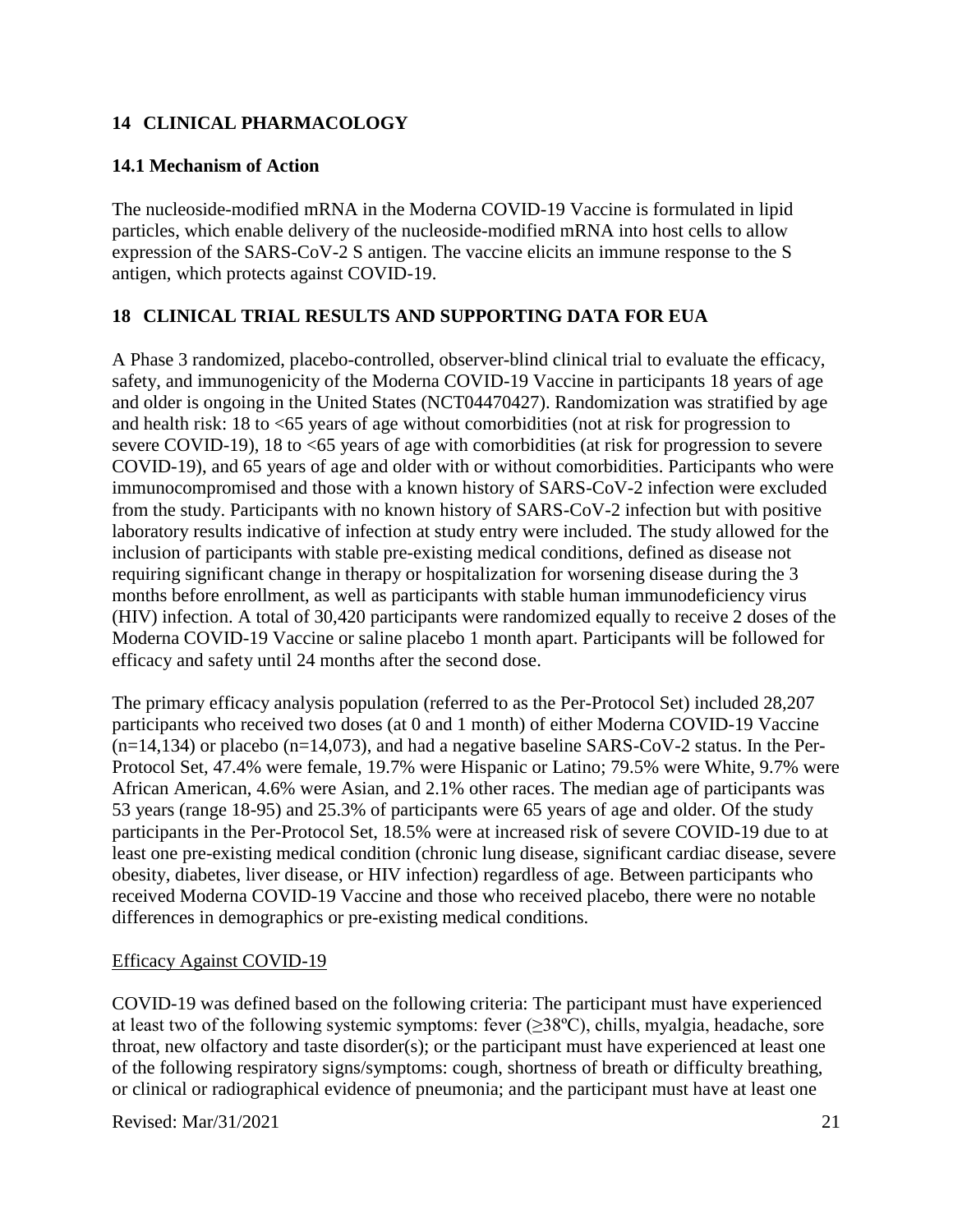NP swab, nasal swab, or saliva sample (or respiratory sample, if hospitalized) positive for SARS-CoV-2 by RT-PCR. COVID-19 cases were adjudicated by a Clinical Adjudication Committee.

The median length of follow up for efficacy for participants in the study was 9 weeks post Dose 2. There were 11 COVID-19 cases in the Moderna COVID-19 Vaccine group and 185 cases in the placebo group, with a vaccine efficacy of 94.1% (95% confidence interval of 89.3% to 96.8%).

| Table 3: Primary Efficacy Analysis: COVID-19* in Participants 18 Years of Age and Older |
|-----------------------------------------------------------------------------------------|
| Starting 14 Days After Dose 2 per Adjudication Committee Assessments - Per-Protocol Set |

| <b>Moderna COVID-19 Vaccine</b> |                          | <b>Placebo</b>              |                                                                                       |     |                              |                            |
|---------------------------------|--------------------------|-----------------------------|---------------------------------------------------------------------------------------|-----|------------------------------|----------------------------|
| <b>Participants</b><br>(N)      | COVID-19<br><b>Cases</b> | <b>Incidence</b><br>Rate of | COVID-19<br><b>Participants</b><br><b>Incidence</b><br>Rate of<br><b>Cases</b><br>(N) |     | % Vaccine<br><b>Efficacy</b> |                            |
|                                 | (n)                      | COVID-19                    |                                                                                       | (n) | COVID-19                     | $(95\% \text{ CI})\dagger$ |
|                                 |                          | per 1,000                   |                                                                                       |     | per 1,000                    |                            |
|                                 |                          | Person-                     |                                                                                       |     | Person-                      |                            |
|                                 |                          | Years                       |                                                                                       |     | <b>Years</b>                 |                            |
| 14,134                          | 11                       | 3.328                       | 14,073                                                                                | 185 | 56.510                       | 94.1<br>(89.3, 96.8)       |

\* COVID-19: symptomatic COVID-19 requiring positive RT-PCR result and at least two systemic symptoms or one respiratory symptom. Cases starting 14 days after Dose 2. 

† VE and 95% CI from the stratified Cox proportional hazard model.

The subgroup analyses of vaccine efficacy are presented in Table 4.

### **Table 4: Subgroup Analyses of Vaccine Efficacy: COVID-19\* Cases Starting 14 Days After Dose 2 per Adjudication Committee Assessments – Per- Protocol Set**

|                            |                            | <b>Moderna COVID-19 Vaccine</b> |                                                                                 |                            | <b>Placebo</b>           |                                                                                 |                                                                                 |
|----------------------------|----------------------------|---------------------------------|---------------------------------------------------------------------------------|----------------------------|--------------------------|---------------------------------------------------------------------------------|---------------------------------------------------------------------------------|
| Age<br>Subgroup<br>(Years) | <b>Participants</b><br>(N) | COVID-19<br>Cases<br>(n)        | <b>Incidence</b><br>Rate of<br>COVID-19<br>per 1,000<br>Person-<br><b>Years</b> | <b>Participants</b><br>(N) | COVID-19<br>Cases<br>(n) | <b>Incidence</b><br><b>Rate of</b><br>COVID-19<br>per 1,000<br>Person-<br>Years | $\frac{0}{0}$<br><b>Vaccine</b><br><b>Efficacy</b><br>(95%<br>$CI$ <sup>*</sup> |
| 18 to $<$ 65               | 10,551                     |                                 | 2.875                                                                           | 10,521                     | 156                      | 64.625                                                                          | 95.6<br>(90.6, 97.9)                                                            |
| $\geq 65$                  | 3,583                      | 4                               | 4.595                                                                           | 3,552                      | 29                       | 33.728                                                                          | 86.4<br>(61.4, 95.2)                                                            |

\* COVID-19: symptomatic COVID-19 requiring positive RT-PCR result and at least two systemic symptoms or one respiratory symptom. Cases starting 14 days after Dose 2.

† VE and 95% CI from the stratified Cox proportional hazard model.

Severe COVID-19 was defined based on confirmed COVID-19 as per the primary efficacy endpoint case definition, plus any of the following: Clinical signs indicative of severe systemic illness, respiratory rate ≥30 per minute, heart rate ≥125 beats per minute, SpO2 ≤93% on room

Revised: Mar/31/2021 22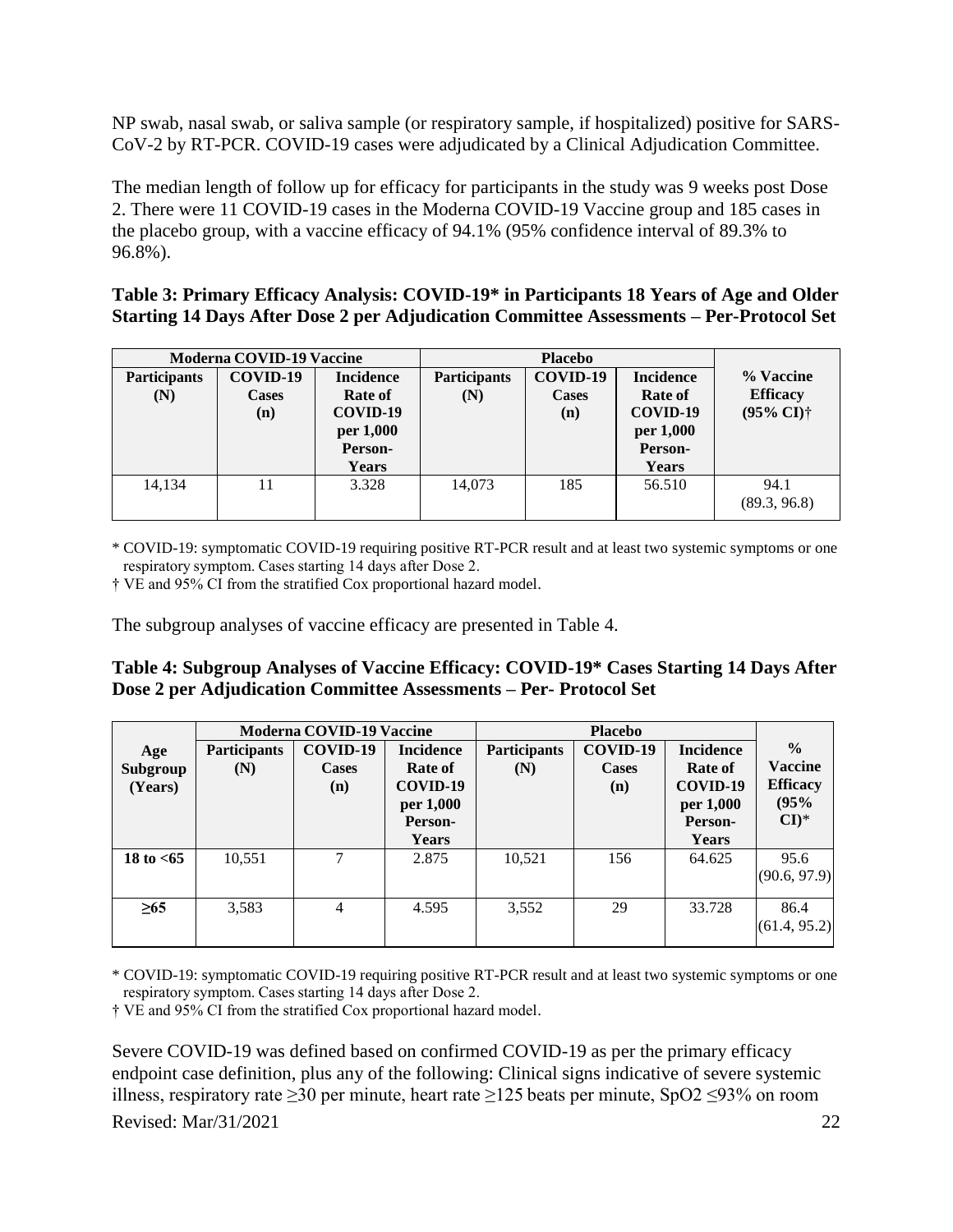air at sea level or PaO2/FIO2 <300 mm Hg; or respiratory failure or ARDS (defined as needing high-flow oxygen, non-invasive or mechanical ventilation, or ECMO), evidence of shock (systolic blood pressure <90 mmHg, diastolic BP <60 mmHg or requiring vasopressors); or significant acute renal, hepatic, or neurologic dysfunction; or admission to an intensive care unit or death.

Among all participants in the Per-Protocol Set analysis, which included COVID-19 cases confirmed by an adjudication committee, no cases of severe COVID-19 were reported in the Moderna COVID-19 Vaccine group compared with 30 cases reported in the placebo group (incidence rate 9.138 per 1,000 person-years). One PCR-positive case of severe COVID-19 in a vaccine recipient was awaiting adjudication at the time of the analysis.

## **19 HOW SUPPLIED/STORAGE AND HANDLING**

Moderna COVID-19 Vaccine Suspension for Intramuscular Injection Multiple-Dose Vials are supplied as follows:

| NDC 80777-273-99 Carton of 10 multiple-dose vials, each vial containing a maximum of<br>11 doses: range 10-11 doses $(0.5 \text{ mL})$ |
|----------------------------------------------------------------------------------------------------------------------------------------|
| NDC 80777-273-98 Carton of 10 multiple-dose vials, each vial containing a maximum of<br>15 doses: range $13-15$ doses $(0.5$ mL)       |

During storage, minimize exposure to room light.

Store frozen between -50<sup>°</sup> to -15<sup>°</sup>C (-58<sup>°</sup> to 5<sup>°</sup>F). Store in the original carton to protect from light.

Do not store on dry ice or below -50°C (-58°F). Use of dry ice may subject vials to temperatures colder than  $-50^{\circ}$ C ( $-58^{\circ}$ F).

Vials may be stored refrigerated between 2° to 8°C (36° to 46°F) for up to 30 days prior to first use. Do not refreeze.

Vials may be stored between  $8^{\circ}$  to  $25^{\circ}$ C (46 $^{\circ}$  to 77 $^{\circ}$ F) for a total of 24 hours.

After the first dose has been withdrawn, the vial should be held between  $2^{\circ}$  to  $25^{\circ}$ C (36 $^{\circ}$  to 77°F). Vials should be discarded 12 hours after the first puncture.

Thawed vials can be handled in room light conditions.

Do not refreeze once thawed.

### Transportation of Thawed Vials at 2°C to 8°C (35°F to 46°F)

If transport at -50 $^{\circ}$  to -15 $^{\circ}$ C (-58 $^{\circ}$  to 5 $^{\circ}$ F) is not feasible, available data support transportation of one or more thawed vials for up to 12 hours at 2° to 8°C (35° to 46°F) when shipped using

Revised: Mar/31/2021 23